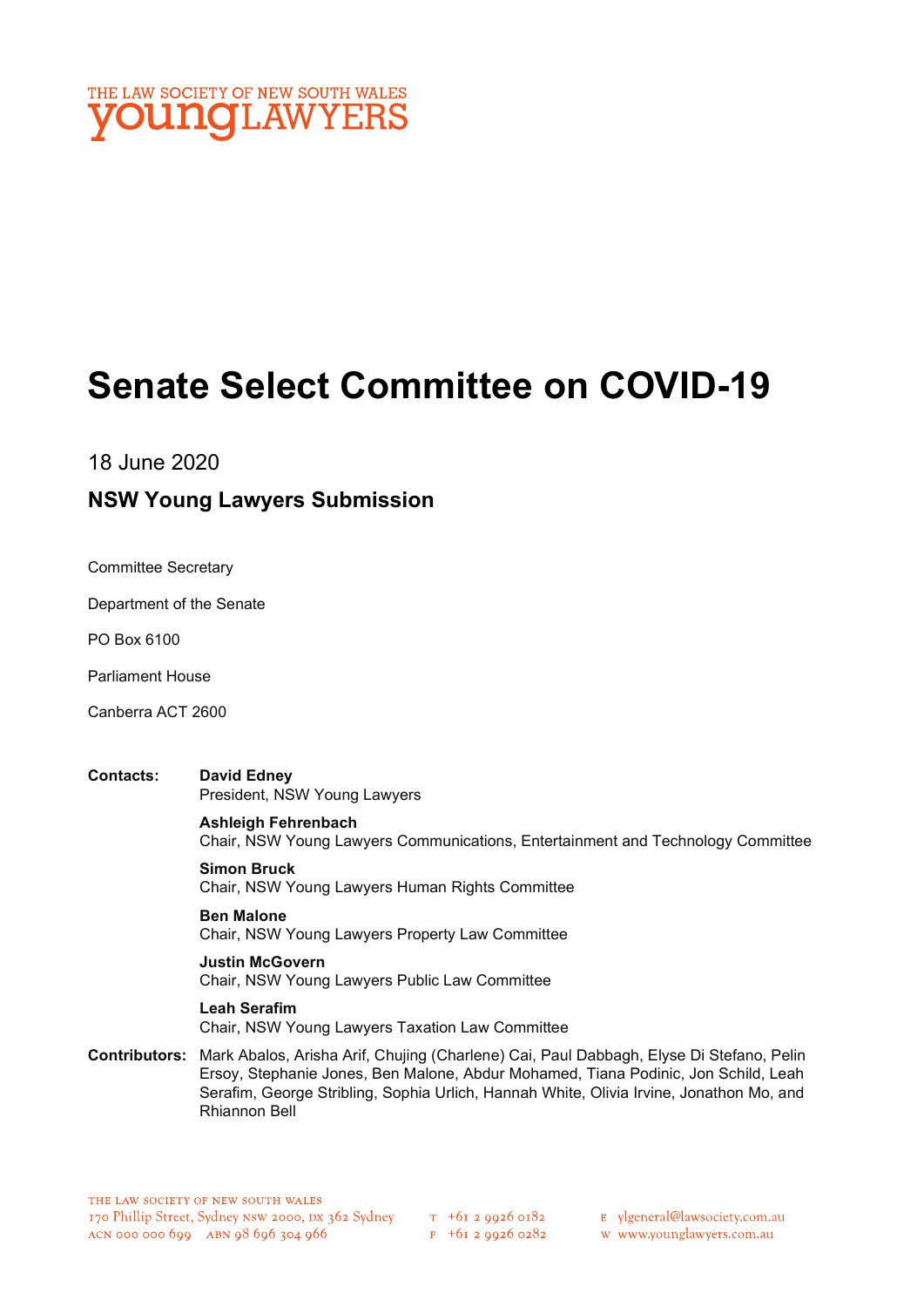#### THE LAW SOCIETY OF NEW SOUTH WALES **young** LAWYERS

The NSW Young Lawyers Communications, Entertainment and Technology Law Committee; Human Rights Committee; Property Law Committee; Public Law and Government Committee; and Taxation Law Committee ('the Committees') make the following submission in response to the Senate Select Committee on COVID-19.

### NSW Young Lawyers

NSW Young Lawyers is a division of The Law Society of New South Wales. NSW Young Lawyers supports practitioners in their professional and career development in numerous ways, including by encouraging active participation in its 16 separate committees, each dedicated to particular areas of practice. Membership is automatic for all NSW lawyers (solicitors and barristers) under 36 years and/or in their first five years of practice, as well as law students. NSW Young Lawyers currently has over 15,000 members.

The NSW Young Lawyers Communications, Entertainment and Technology Law Committee of NSW Young Lawyers aims to serve the interests of lawyers, law students and other members of the community concerned with areas of law relating to information and communication technology (including technology affecting legal practice), intellectual property, advertising and consumer protection, confidential information and privacy, entertainment, and the media. As innovation inevitably challenges custom, the Communications, Entertainment and Technology Law Committee promotes forward thinking, particularly about the shape of the law and the legal profession.

The NSW Young Lawyers Human Rights Committee comprises a group of over 1,200 members interested in human rights law, drawn from lawyers working in academia, for government, private and the NGO sectors and other areas of practice that intersect with human rights law, as well as barristers and law students. The objectives of the Human Rights Committee are to raise awareness about human rights issues and provide education to the legal profession and wider community about human rights and their application under both domestic and international law. Members of the Human Rights Committee share a commitment to effectively promoting and protecting human rights and to examining legal avenues for doing so. The Human Rights Committee takes a keen interest in providing comment and feedback on legal and policy issues that relate to human rights law and its development and support.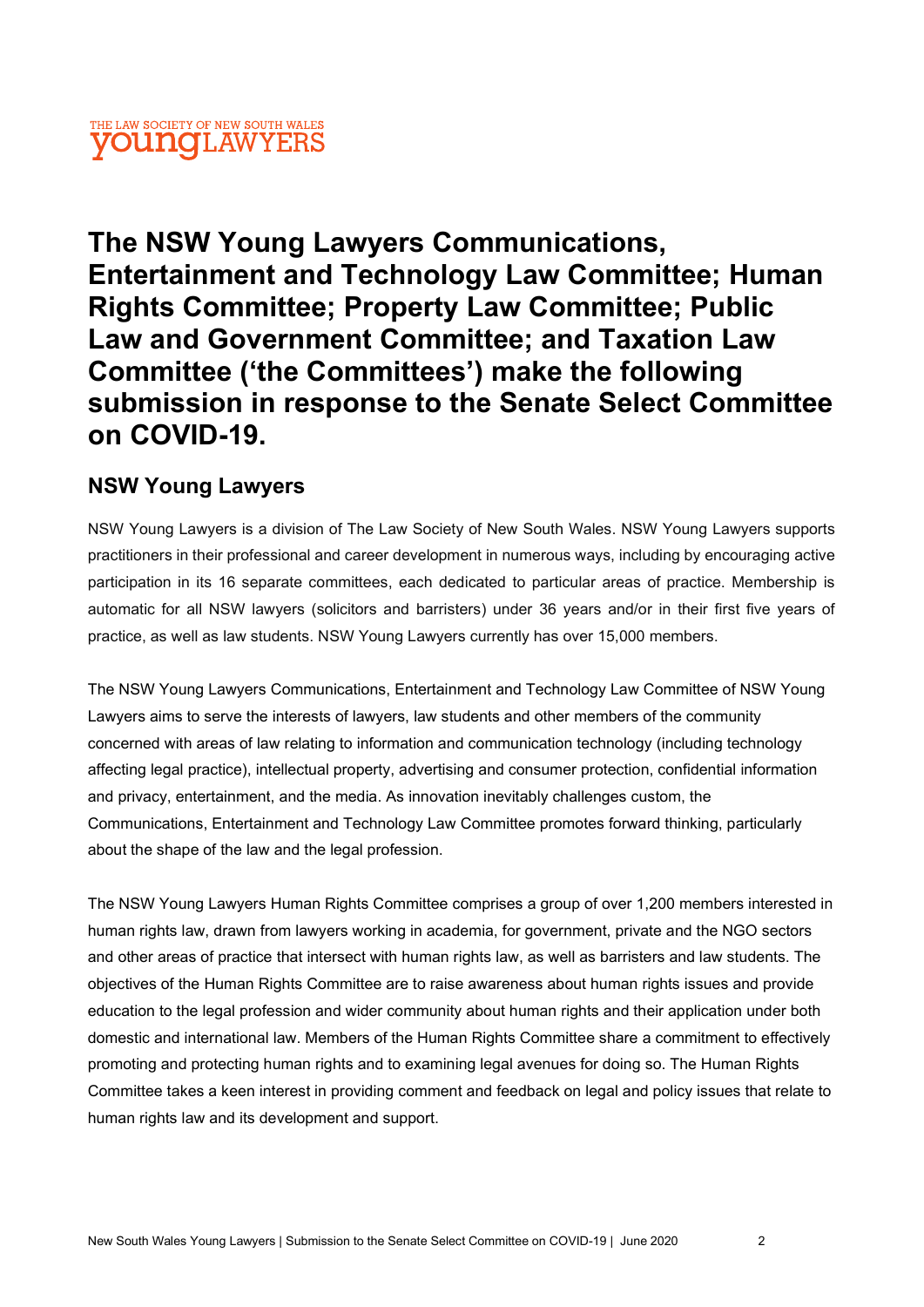The NSW Young Lawyers Property Law Committee comprises members interested in all aspects of property law. The Property Law Committee coordinates property-related Continuing Professional Development Programs and keep property practitioners informed by providing regular information bulletins regarding legislative changes, important judicial decisions and current matters of interest in the property industry. The Property Law Committee also provides a networking platform for students and lawyers working across all aspects of property law.

The NSW Young Lawyers Public Law and Government Committee comprises over 1,000 members who include a range of practicing lawyers from the public and private sectors, barristers and law students. The Public Law and Government Committee aims to educate members of the legal profession, and the wider community, about developments in public law and to provide a social environment for young lawyers to develop their skills. The Public Law and Government Committee's areas of interest include, but are not limited to, administrative and constitutional law and the work of government lawyers.

The NSW Young Lawyers Taxation Law Committee consists of tax practitioners from a broad range of organisations including law firms, accounting firms, corporates and the Australian Taxation Office. The Committee covers all aspects of Federal and State taxation, with a primary focus on income tax, GST and stamp duty. The Committee also examines issues relating to Australian international taxation (including tax treaties), superannuation, tax administration, land tax and payroll tax.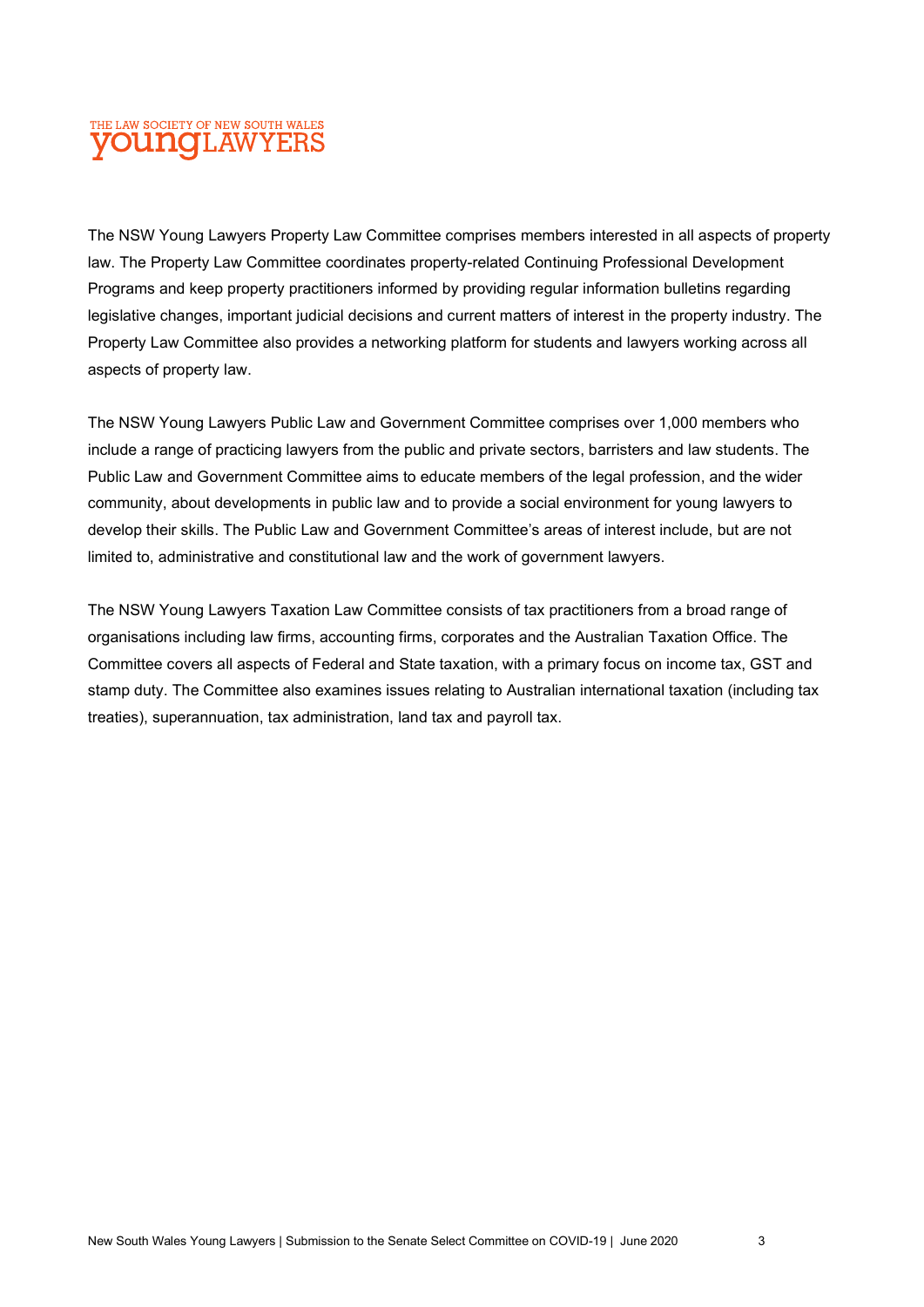

## Summary of Observations and Recommendations

The Committees wish to acknowledge the challenging work done by lawmakers in historic and unprecedented circumstances, recognising the many obstacles and pressures therein.

In short, the Committees make the following observations and recommendations in respect of the Select Committee's Terms of Reference:

- 1. **Tenancy Code:** There was a substantial delay between the Federal Government's announcement as to the proposed "national" tenancy code and the changes being enacted in NSW. This delay could have been mitigated by accompanying the announcement with model legislation, and future national codes of that kind should be accompanied by such model legislation wherever possible.
- 2. JobKeeper payment scheme and other tax measures: The duration of the JobKeeper scheme and other tax relief should be extended, at least for particularly affected industries, and businesses deemed eligible for JobKeeper under the Commissioner of Taxation's discretion should also be deemed eligible for other relief (such as in respect of leases) that is available to JobKeeper-eligible businesses.
- 3. Section 127 execution: For the 6 month period beginning on 6 May 2020 is it now possible for companies to execute documents electronically pursuant to the Corporations Act 2001 (Cth). This was an overdue change and should be kept after the pandemic period.
- 4. FIRB changes: FIRB changes came into force by Treasurer announcement on 29 March 2020, however, the actual legislation/guidance notes were not released for approximately 1 month after. Where future changes are to be made, legislation and/or guidance notes should be released promptly.
- 5. Arrangements made with Amazon Web Services regarding the COVIDSafe Application (COVIDSafe App): In keeping with the recommendation of the Department of Health Privacy Impact Statement at Recommendation 16, the Australian Government should provide further detail of its arrangements made with Amazon Web Services.
- 6. The release of technical information regarding the COVIDSafe App: The Committees support the release of technical information about the application, including source code (as has occurred), this should be continued for any for further iterations of the app.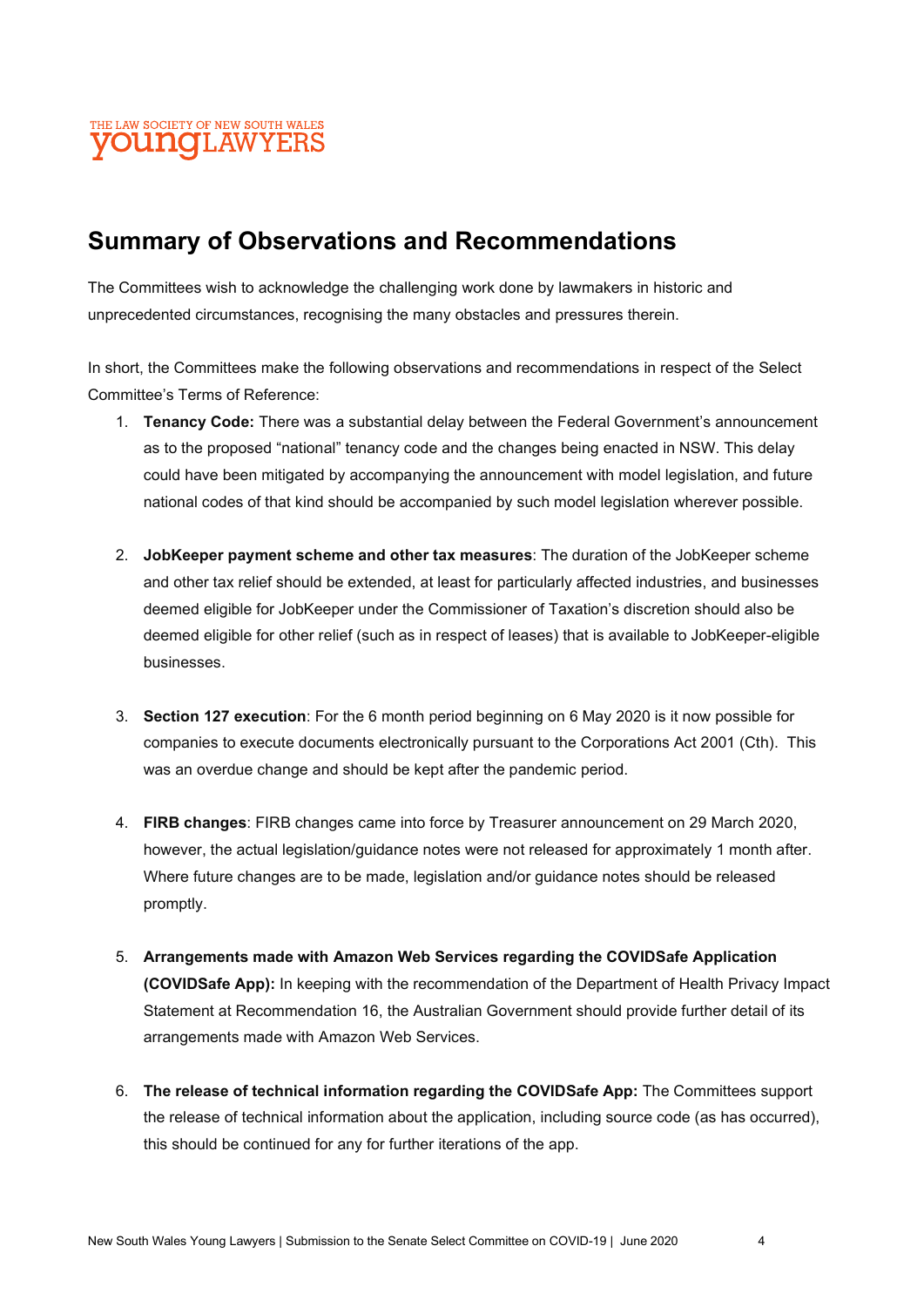- 7. A public standard for de-identification of COVIDSafe App data: The Committees submit that a public standard of de-identification, and a clear right to the deletion of a user's data at their request, is necessary for the consistent protection of the privacy rights of users.
- 8. Online education and healthcare: The switch to online learning and online provision of health services potentially leaves some people with disability or those without adequate access to technology behind. The Committees submit that the Australian Government should review regulations and policies to ensure adequate access for all.
- 9. Migrants' wellbeing: Temporary migrants in Australia without access to services such as Medicare and financial assistance (i.e. JobKeeper programs) may be left destitute, which could be discriminatory and a failure by the government to provide adequate care and support for those people. The Committees submit that the Australian Government should allow concessions for temporary migrants to access certain public services and benefits, including the JobKeeper scheme if it is extended.
- 10. Persons in immigration detention: The Committees note concerns regarding the welfare of persons in immigration detention, including access to healthcare and pandemic prevention in crowded living conditions that create significant COVID-19 transmission risks. The Committees recommend that the Australian Government release into the community those detainees that may be safely released to reduce this risk. The Committees recommend the Australian Government effects prompt medical transfers of people seeking asylum from Papua New Guinea and Nauru to Australia noting the risk of COVID-19 and the limited availability of medical care in these countries.
- 11. Conditions 8107 and 8607 of Schedule 8 of the Migration Regulations 1994 (Cth): The Committees submit that conditions 8107 and 8607 should be temporarily relaxed.
- 12. Visas 417, 462, 485, and 500: The Committees submit that expiry dates for these temporary visas should be extended if their visa period fully or partially overlaps with the COVID-19 lockdown period.
- 13. Racism and social cohesion: The Committees express concern with the spread of COVID-19 related racism in Australia, the lack of a coordinated national response, and remarks made by public figures in politics and the media. The Committees submit a national policy should be established to address racism and government figures should also speak out on the issue.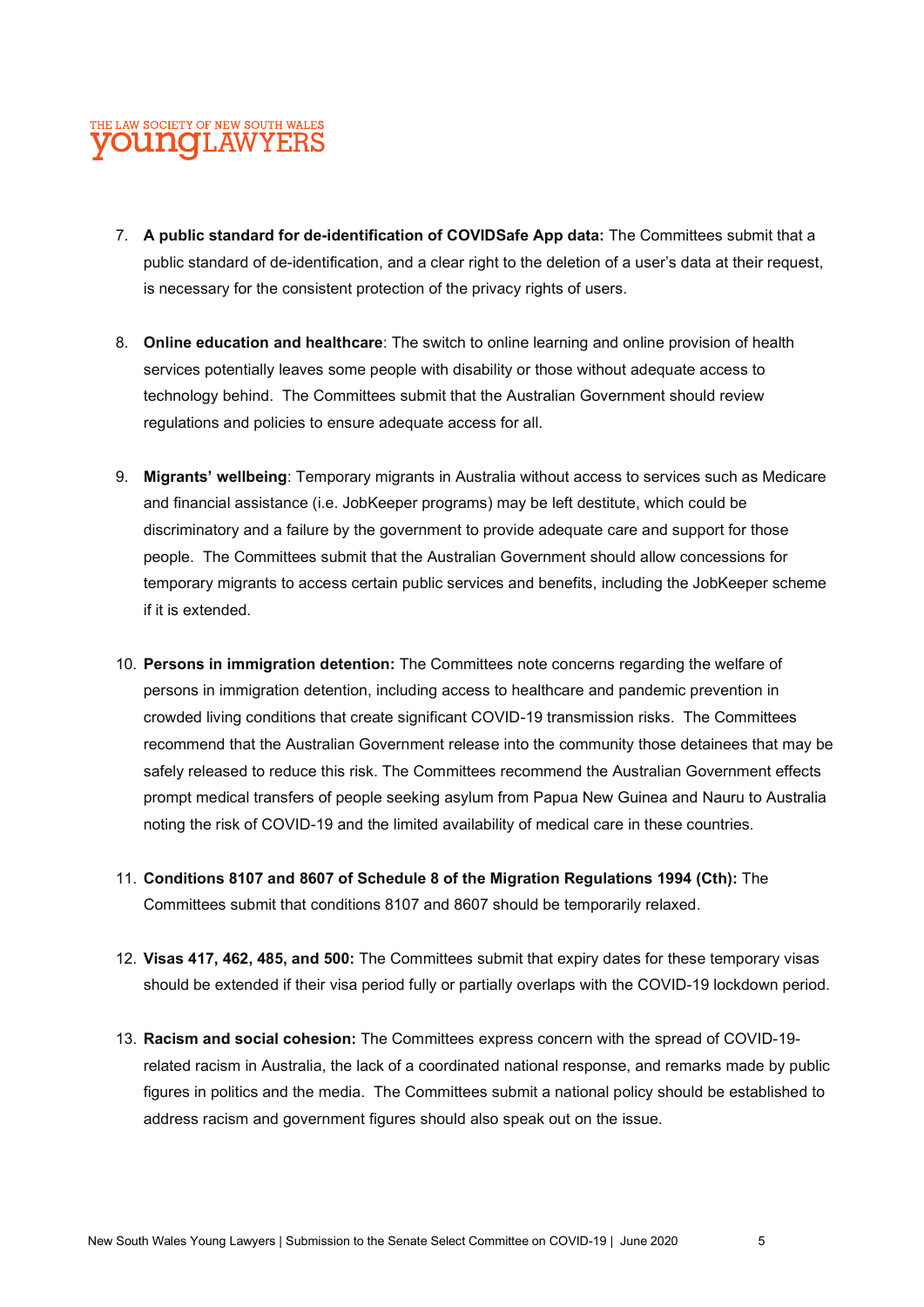## The National Cabinet Mandatory Code of Conduct – SME Commercial Leasing Principles During COVID-19 (the Code)

- 1. The announcement and implementation of the Code, which was introduced on 7 April 2020, have had a significant impact on the legal profession, landlords and tenants in NSW. The Committees recommend that certain aspects of the Code, along with its implementation, should have been dealt with differently by the Australian Government.
- 2. The Code should have more clearly addressed the position of landlords and tenants for breaches which occurred before the COVID-19 pandemic. For example, it was unclear in leasing principle 1 whether:
	- landlords were prohibited from terminating leases during the COVID-19 pandemic period, regardless of what period the non-payment of rent related to; or
	- alternatively, landlords were only prohibited from terminating leases for non-payment of rent arising during (but not before) the COVID-19 pandemic period.
- 3. There was a delay between the Australian Government's announcement of the Code and the Code being regulated by States and Territories. Whilst we appreciate that it is the responsibility of the States to make these types of laws, we note that:
	- the delay in the making of the regulations created uncertainty about how the Code would be applied, and what measures and actions that landlords and tenants could take during that time (in particular, it made it difficult for the legal profession to advise clients with certainty on their rights and obligations during this interim period); and
	- there were material differences between how each of the States and Territories implemented the Code, which we submit created complications for some landlords and tenants who have properties in multiple states.
- 4. It would have been helpful if the announcement of the Code (which we understand was stated to be formulated in consultation with, and supported by, the National Cabinet) had been accompanied, or closely followed by, model legislation with a view to be implemented by the States and Territories (including NSW) to provide more certainty for business and the legal profession during this period.
- 5. In making the above recommendations, we also appreciate the unprecedented circumstances at the time the Code was formulated and announced by the Australian Government.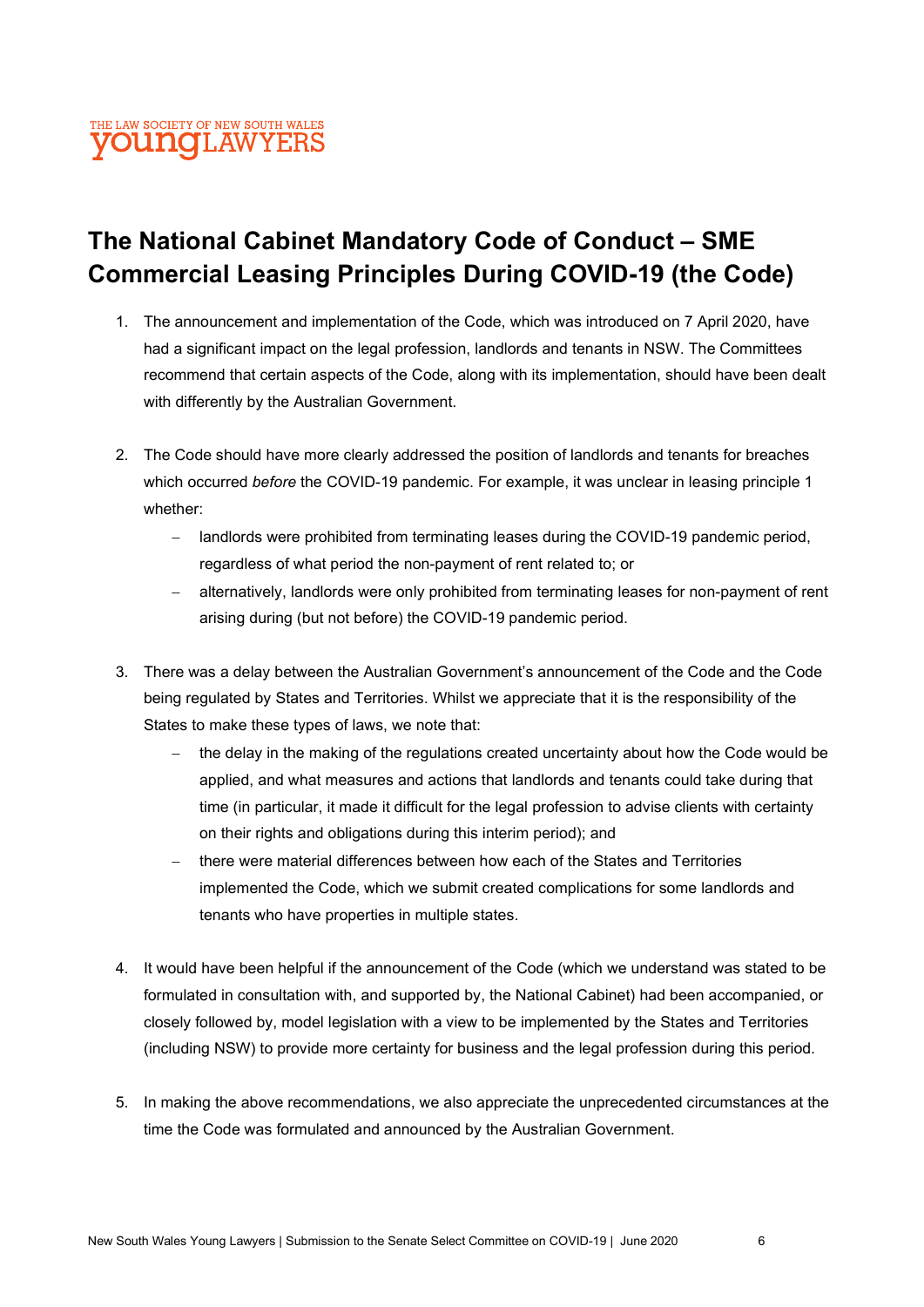## JobKeeper Payment Scheme and other tax measures in response to COVID-19

- 6. More broadly, the Committees commend the Australian Government and the Australian Taxation Office (ATO) on all measures implemented in response to COVID-19. The efficacy of these measures has further been heightened by the timely support provided to taxpayers and tax practitioners in understanding and applying the COVID-19 response provisions to their circumstances.
- 7. The Committees also welcome the Australian Government's response in largely implementing and ensuring consistency with the tax policy and administration measures recommended by the Organisation for Economic and Social Development<sup>1</sup> to national governments to assist in dealing with the impact of COVID-19.

### JobKeeper Payment Scheme and associated tax measures

- 8. The JobKeeper payment scheme, in place from 30 March to 27 September 2020, is intended to assist businesses affected by COVID-19 to cover the costs of wages of their employees. A business that has suffered a substantial decline in turnover can be entitled to a JobKeeper payment of \$1,500 per fortnight for each eligible employee and it is a condition of entitlement that the business has paid salary and wages of at least that amount to the employee in the fortnight. Eligible employers include businesses with a decline in turnover – for those with less than \$1 bn per year, turnover must have fallen by at least 30%, and those with over \$1 bn, turnover must have fallen by at last 50%.  $^2$
- 9. The Committees welcome the generosity of the scheme (e.g. more generous than New Zealand's wage subsidy<sup>3</sup>) and the speed in which the Australian Government responded to deteriorating economic conditions (e.g. implemented faster than the UK's wage subsidy scheme<sup>4</sup>). This shows the extraordinary commitment from the Australian Government to support businesses and employees.

<sup>&</sup>lt;sup>1</sup> Organisation for Economic and Social Development, Tax and Fiscal Policy in Response to the Coronavirus Crisis: Strengthening Confidence and Resilience (15 April 2020).

<sup>2</sup> Coronavirus Economic Response Package (Payments and Benefits) Rules 2020 (Cth) r 5.

<sup>&</sup>lt;sup>3</sup> Employment New Zealand, 'Wage Subsidy Scheme', Subsidy Rates (Web Page, 26 May 2020)

<sup>&</sup>lt;https://www.employment.govt.nz/leave-and-holidays/other-types-of-leave/coronavirus-workplace/wagesubsidy/#wagesubsidyredundancies>.

<sup>&</sup>lt;sup>4</sup> Katie Burgess, 'Why Australia won't follow UK on coronavirus wage subsidy', *The Canberra Times* (online at 25 March 2020) <https://www.canberratimes.com.au/story/6696468/why-australia-wont-follow-uk-on-coronavirus-wage-subsidy/>.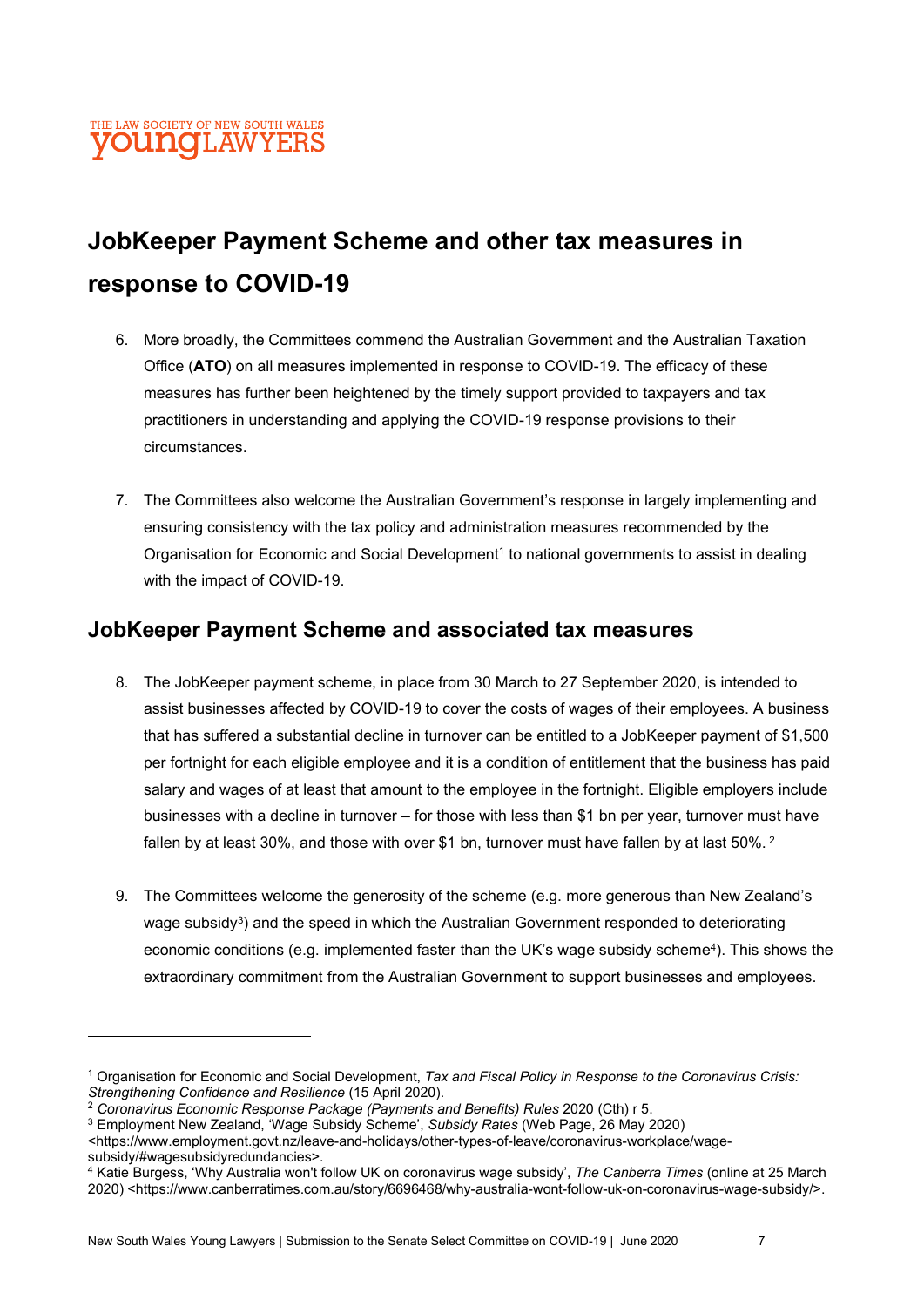- 10. Notwithstanding that restrictions have eased, and the current environment has improved since the strictest lockdown, the Committees recommend that the Australian Government revisit aspects of the JobKeeper scheme in order to improve its effectiveness.
- 11. For example, there are employees who are ineligible for the JobKeeper payment scheme. This includes short-term casual workers who have been employed for less than 12 months with their employer (estimated to almost one million<sup>5</sup>), migrant workers (which excludes New Zealand citizens and is estimated to be 1.1 million $6$ ) and employees aged between 16-17 years old (unless they satisfy certain conditions) amongst others ineligible. If the intention of the scheme is to support both employees and employers, then the exclusion of these workers is a significant shortcoming, and the Committees recommend that if the scheme is to be extended (as we recommend below) then it be extended to these workers.
- 12. On the other hand, there have been reports that some employees are receiving more from the JobKeeper payments than they ordinarily would from their employer.<sup>7</sup> The Australian Government has directed that employers must pass on the full amount to employees. However, the Committee notes that this may be an inappropriate outcome given that millions of other employees (like migrant workers) are ineligible for the JobKeeper scheme. New Zealand's Wage Subsidy Scheme provides that employers do not have to pass the full amount received onto the employee in cases where a person's income is normally less than the subsidy amount, in which case they can be paid their normal salary. Any difference should be used for the wages of other affected staff so that employees remain connected with employers.<sup>8</sup> Thus, under this scheme there is opportunity for employers to pass on the subsidy to ineligible employees to help evenly distribute the full amount received. The Committees recommend a similar approach be considered by the Australian Government.
- 13. The Australian Council of Trade Unions has pointed out that based on recent JobKeeper figures, "[I]t looks like there will be an underspend of the \$130bn, so there is no excuse not to extend it

New South Wales Young Lawyers | Submission to the Senate Select Committee on COVID-19 | June 2020 8

<sup>5</sup> Jarni Blakkarly, 'Nearly one million casuals left out of JobKeeper wage subsidy', SBS News (online at 31 March 2020) <https://www.sbs.com.au/news/nearly-one-million-casuals-left-out-of-jobkeeper-wage-subsidy>.

<sup>&</sup>lt;sup>6</sup> Anthony Forsyth, 'Australia's \$130billion JobKeeper payment: What the experts think', The Conversation (online at 30 March 2020) <https://theconversation.com/australias-130-billion-jobkeeper-payment-what-the-experts-think-135043>. 7 George Roberts, 'Coronavirus JobKeeper payment loophole meant students as young as 16 were pocketing \$1,500 a fortnight — but not anymore', ABC News (online at 1 May 2020) <https://www.abc.net.au/news/2020-05-01/coronavirusqueensland-jobkeeper-discrepancy/12183012>.

<sup>&</sup>lt;sup>8</sup> Employment New Zealand, 'Wage Subsidy Scheme', Subsidy Rates (Web Page, 26 May 2020) <https://www.employment.govt.nz/leave-and-holidays/other-types-of-leave/coronavirus-workplace/wagesubsidy/#wagesubsidyredundancies>.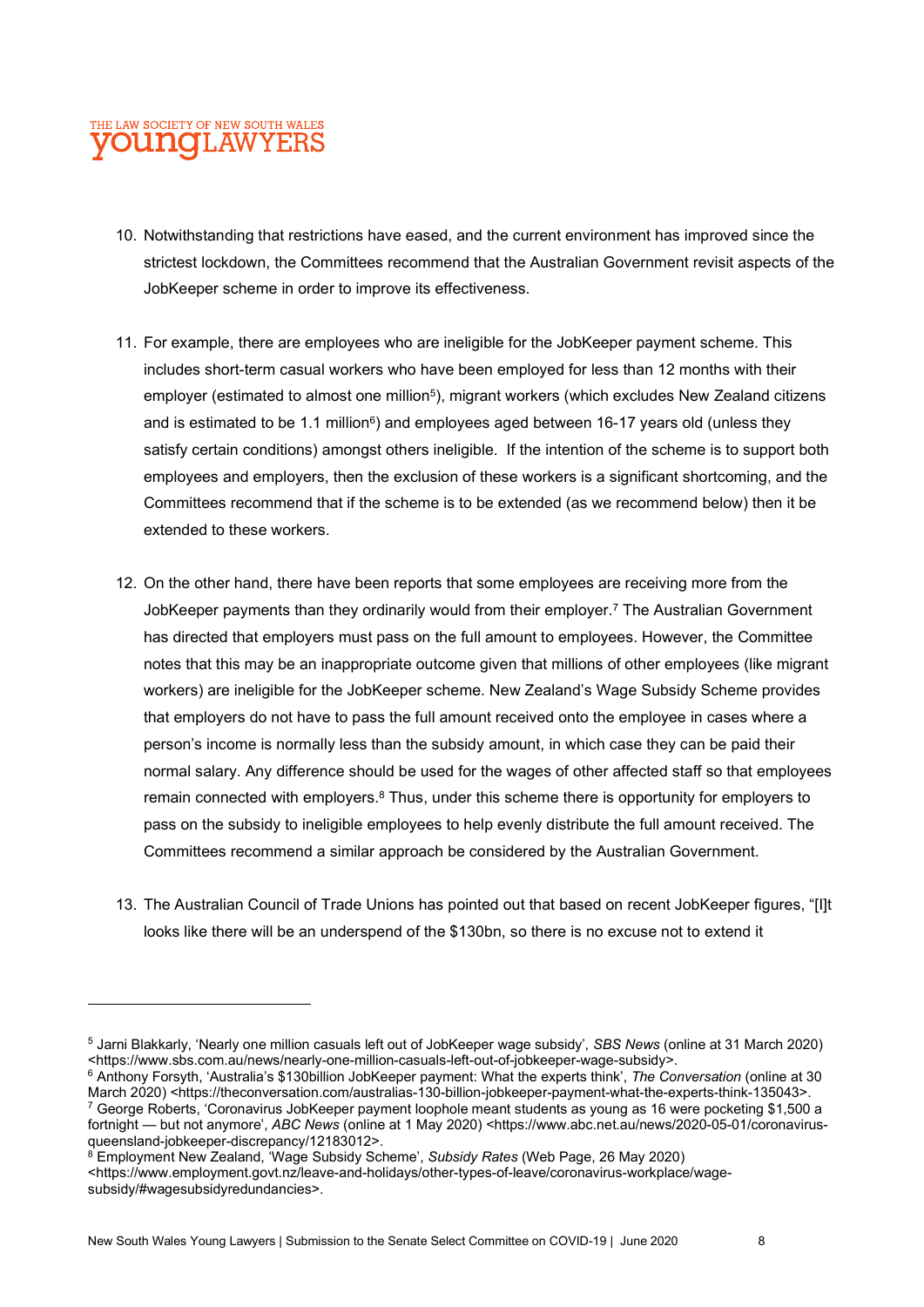[JobKeeper] … there is now no argument in terms of cost".<sup>9</sup> While the Committees do not consider an underspend to be a problem, it does reduce the need for the government to end the scheme while there otherwise remains a need for it.

- 14. That being the case, the Government should extend the JobKeeper scheme and other associated measures – at the least in respect of the most affected industries where businesses cannot reasonably be expected be trading at pre-COVID-19 levels – given that the effects of COVID-19 are expected to last beyond this year.<sup>10</sup> While some businesses may have begun to resume operating, the operating level is predicted not to be anywhere close to that of before COVID-19.<sup>11</sup>
- 15. Another contributing factor to the reported underspend may be due to difficulties in businesses applying the required turnover test. The Commissioner has acknowledged the difficulties associated with predicting future supplies and understands that actual turnover may differ from the assessment made by an entity when enrolling for the JobKeeper payment.<sup>12</sup> As a result, there may have been businesses which have misinterpreted or misapplied the turnover tests. Other businesses may not have the resources or data to make such a prediction. That being the case, the Committees recommend that the Australian Government extend the enrolment deadlines for JobKeeper so as to ensure that businesses that were not in a position to predict their changes in turnover, but in the event actually were eligible for the program, do not miss out.
- 16. The Committees also recommend that initiatives to boost cash flow be continued for small and medium sized businesses. For example, by continuing the availability of deferrals on amounts due through the business activity statement, income tax assessments, fringe benefits tax assessments and excise and allowing businesses to vary Pay As You Go instalments amounts.

Paul Karp, 'Labor and the Greens push to extend eligibility for JobKeeper scheme', The Guardian (online at 12 May 2020) <https://www.futurework.org.au/australians\_want\_jobkeeper\_extended\_to\_include\_all\_who\_need\_it>.

<sup>&</sup>lt;sup>9</sup> Paul Karp, 'Coalition has "no excuse" not to extend jobseeker to visa holders, ACTU says', The Guardian (online at 6 May 2020) <https://www.theguardian.com/world/2020/may/06/coalition-has-no-excuse-not-to-extend-jobseeker-to-visaholders-actu-says>.

<sup>&</sup>lt;sup>10</sup> Damon Cronshaw, 'How long will the coronavirus last in Australia', The Newcastle Herald (online at 2 April 2020) <https://www.newcastleherald.com.au/story/6707890/its-a-long-road-ahead-to-beat-the-pandemic-were-facing-monthsof-restrictions/>.

 $11$  Ibid.

<sup>&</sup>lt;sup>12</sup> Craig Whatman, JobKeeper – How to calculate GST turnover (Web Page)

<sup>&</sup>lt;https://www.pitcher.com.au/news/jobkeeper-how-calculate-gst-turnover>.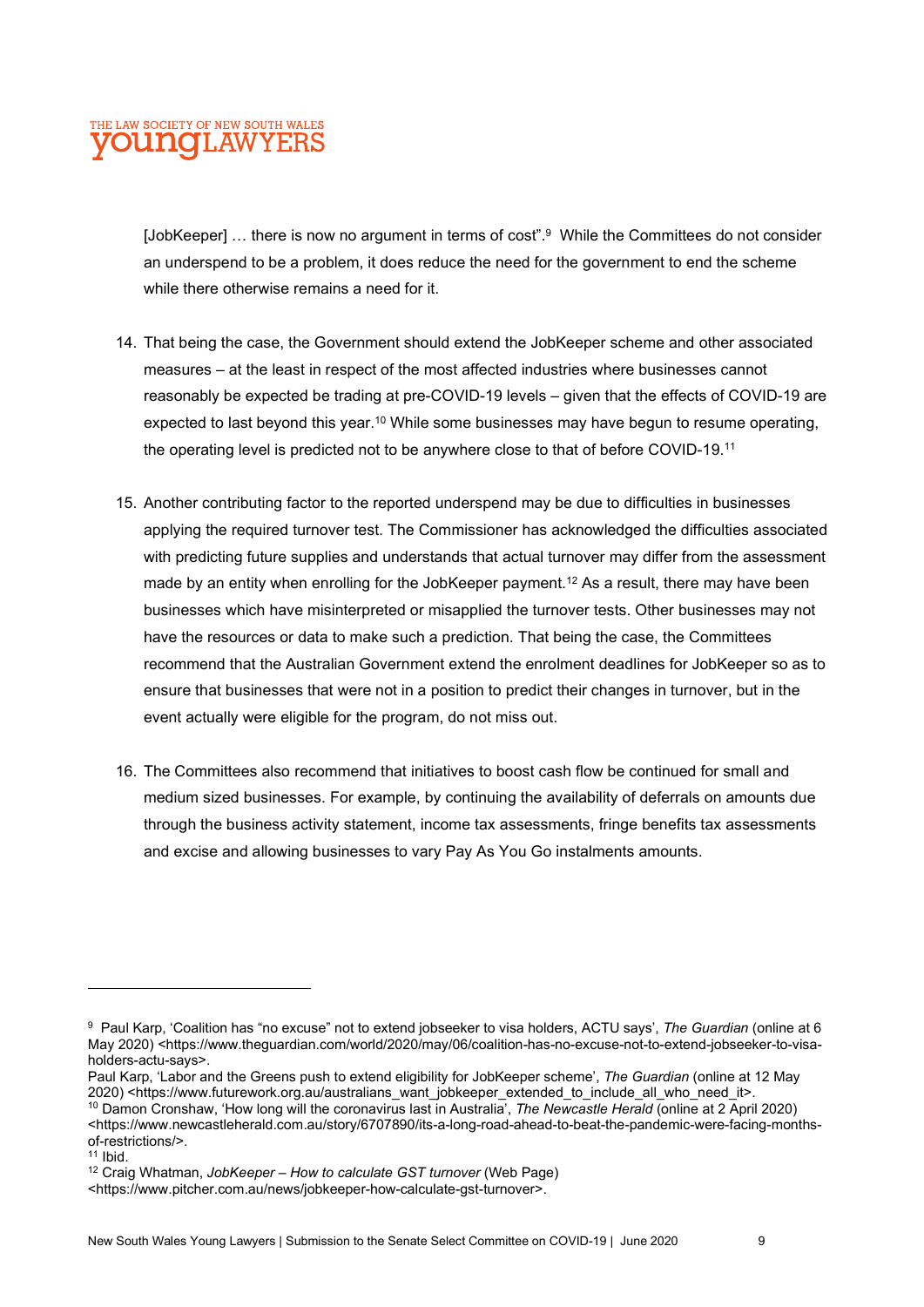### Impact of JobKeeper provisions on access to commercial rent relief

- 17. The Coronavirus Economic Response Package (Payments and Benefits) Rules 2020 (Cth) (the Rules) contain employer eligibility tests for the JobKeeper scheme. An employer is eligible if it has satisfied the decline in turnover test, which broadly looks at the entity's shortfall in projected GST turnover<sup>13</sup>
- 18. The ATO has also published that tailored support is available for businesses impacted by COVID-19, for example to large businesses.<sup>14</sup> This can include further assistance in respect of whether a business should be eligible for the JobKeeper scheme, despite not strictly satisfying the provisions in the Rules. This might be due to a number of reasons that would render the application of the Rules not in line with its policy intent. The Committees commend the efforts of the ATO during the pandemic period in providing prompt and tailored assistance to businesses.
- 19. The Committees recommend that where the Commissioner of Taxation (the Commissioner) has deemed a business eligible for JobKeeper (where the business does not strictly satisfy the Rules), that such businesses are able access other COVID-19 related measures. This is recommended as the Rules do not contain a provision which explicitly states that a business is eligible for the JobKeeper scheme if the Commissioner should deem it to be. This may have impacts on access to other COVID-19 response measures such as commercial rent relief.
- 20. As mentioned above in paragraph 1, the National Cabinet released a mandatory code of conduct which outlines a set of good faith leasing principles for commercial tenancies during the COVID-19 pandemic period. New South Wales implemented the Code in Retail and Other Commercial Leases (COVID-19) Regulation 2020 (NSW) (the Regulations). The Regulations state that access to rent relief is available to those who are defined as "impacted lessees", which are those lessees who are confirmed to have less than \$50 million turnover in the 2018 – 2019 financial year and are confirmed to be eligible for "the JobKeeper scheme under sections 7 and 8 of the [Rules]".<sup>15</sup>
- 21. The above-mentioned provisions of the Rules refer to the strict eligibility criteria for employers, and do not include circumstances where the Commissioner may deem a business eligible for the

<sup>14</sup> Australian Taxation Office, 'Support for large business impacted by COVID-19' Tailored Support Available (Web Page, 26 March 2020) <https://www.ato.gov.au/Business/Business-bulletins-newsroom/General/Support-for-large-businessimpacted-by-COVID-19/>.

<sup>&</sup>lt;sup>13</sup> Coronavirus Economic Response Package (Payments and Benefits) Rules 2020 (Cth) r 7-8.

<sup>15</sup> Retail and Other Commercial Leases (COVID-19) Regulation 2020 (NSW) reg 4(1).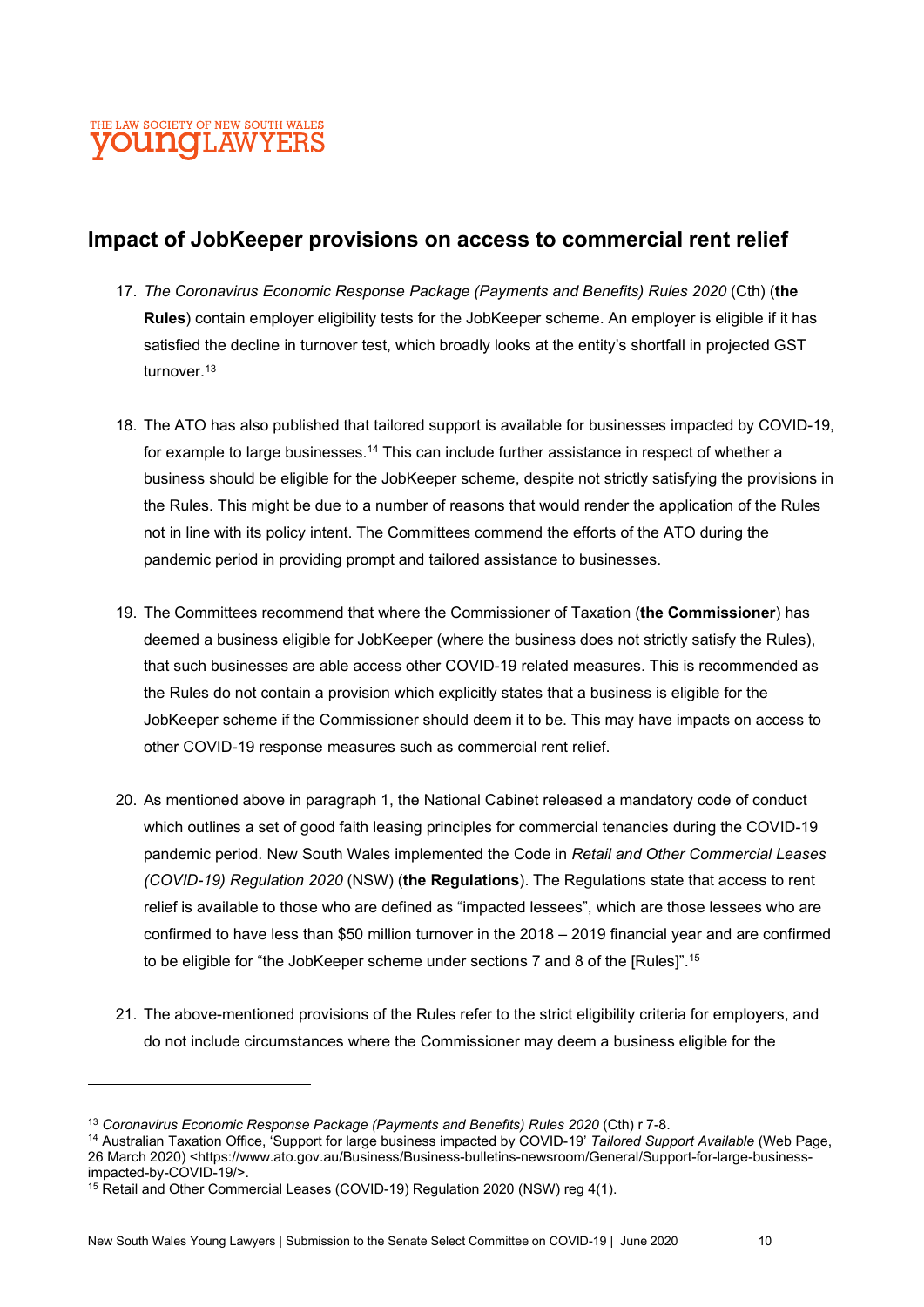JobKeeper scheme due to other special reasons which fall within the policy intent of the Rules. Therefore, there may be businesses who cannot access commercial rent relief, along with other COVD-19 measures as the provisions governing those other measures are too restrictive in referring to the sections 7 and 8 of the Rules, and not taking into account that a business might have received tailored support from the ATO to deem it eligible for the JobKeeper scheme.

22. It would be against the policy intent of the Rules and other measures if businesses were rejected access to support based on a technical reading of the provisions contained in the Rules and other measures. As such, the Committees recommend that the Australian Government and the ATO ensure that this is clarified, either in the Rules or elsewhere, so that all eligible businesses rightly have access to other COVID-19 measures that are contingent on JobKeeper eligibility based on sections 7 and 8 of the Rules.

## Corporations (Coronavirus Economic Response) Determination (No 1) 2020 (Cth) (the Determination)

- 23. The Committees welcome the Treasurer's determination to modify the operation of provisions in the Corporations Act 2001 (Cth) (Corporations Act),  $16$  particularly with respect to the electronic execution of documents by companies. The Determination has made it easier for companies to transact when executing documents, particularly in circumstances where directors are physically separated and there are delays and changes with postal and courier services.
- 24. Valid electronic execution of documents by companies has been long awaited by the legal profession, particularly considering:
	- the specific exclusion for company execution from the provisions of the Electronic Transactions Act 1999 (Cth):<sup>17</sup>
	- the lack of clarity in the Corporations Act on whether a "document" for the purposes of s 127 is broad enough to include electronic documents;<sup>18</sup> and
	- judicial decisions on s 127 of the Corporations Act<sup>19</sup> that:
		- i. "split" execution of documents by a company might not be valid; $^{20}$  and

<sup>18</sup> Corporations Act 2001 (Cth) s 127.

<sup>&</sup>lt;sup>16</sup> Corporations Act 2001 (Cth).

<sup>&</sup>lt;sup>17</sup> See regulation 4 and schedule 1, Electronic Transactions Regulations 2000 (Cth).

 $19$  Ibid.

<sup>20</sup> Re CCI Holdings Ltd [2007] FCA 1283 at [6]–[7] per Emmett J.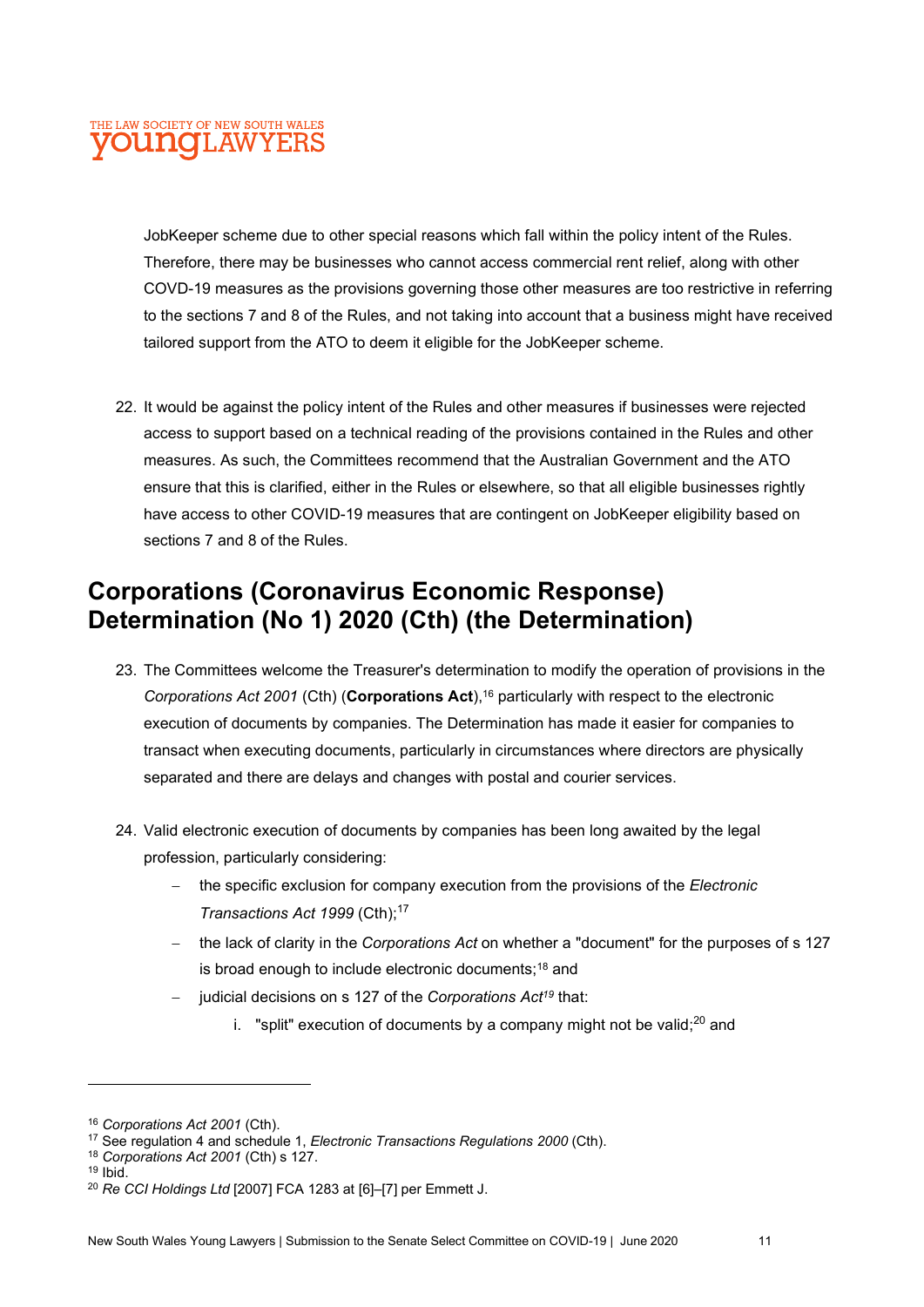

- ii. there must be a single, static document executed by a company rather than two electronic signatures applied sequentially to an electronic document. $21$
- 25. Before the Determination was made, we note that during the pandemic period, and in particular during the strictest movement restrictions, companies and those transacting with companies (and the legal profession advising parties to those transactions) often had to deal with considerable logistical issues when having documents executed pursuant to s 127.
- 26. The Committees view that this legislative change needed to be introduced earlier. However, in making this recommendation, we also appreciate the unprecedented circumstances at the time the Code was formulated and announced by the Australian Government.
- 27. The Committees encourage the Australian Government to consider permanent changes to the Corporations  $Act^{22}$  in line with the Determination to allow companies to electronically execute documents for the purposes of s 127. We anticipate this would be welcomed by many industries and make future company transactions more efficient.

## Changes to foreign investment framework

- 28. On 29 March 2020, the Australian Government announced temporary changes to the foreign investment review framework to take effect on and from 10.30pm on 29 March 2020 (FIRB Changes).
- 29. The FIRB Changes included that all proposed foreign investments into Australia subject to the Foreign Acquisitions and Takeovers Act 1975 (Cth)<sup>23</sup> would require approval, regardless of value or the nature of the foreign investor – achieved by reducing the monetary screening thresholds for all foreign investments under the relevant Act to \$0. The timeframes for the Foreign Investment Review Board to review applications were also extended from 30 days to up to six months.
- 30. We note that there was a delay between the Australian Government's announcement of the FIRB Changes and the FIRB Changes being regulated by the Australian Government (noting that the Regulations were only published on 16 April 2020). We suggest that the interim period prior to

<sup>&</sup>lt;sup>21</sup> Bendigo and Adelaide Bank Limited v Pickard [2019] SASC 123 at [70] per Stanley J.

<sup>22</sup> Corporations Act 2001 (Cth).

<sup>&</sup>lt;sup>23</sup> Foreign Acquisitions and Takeovers Act 1975 (Cth).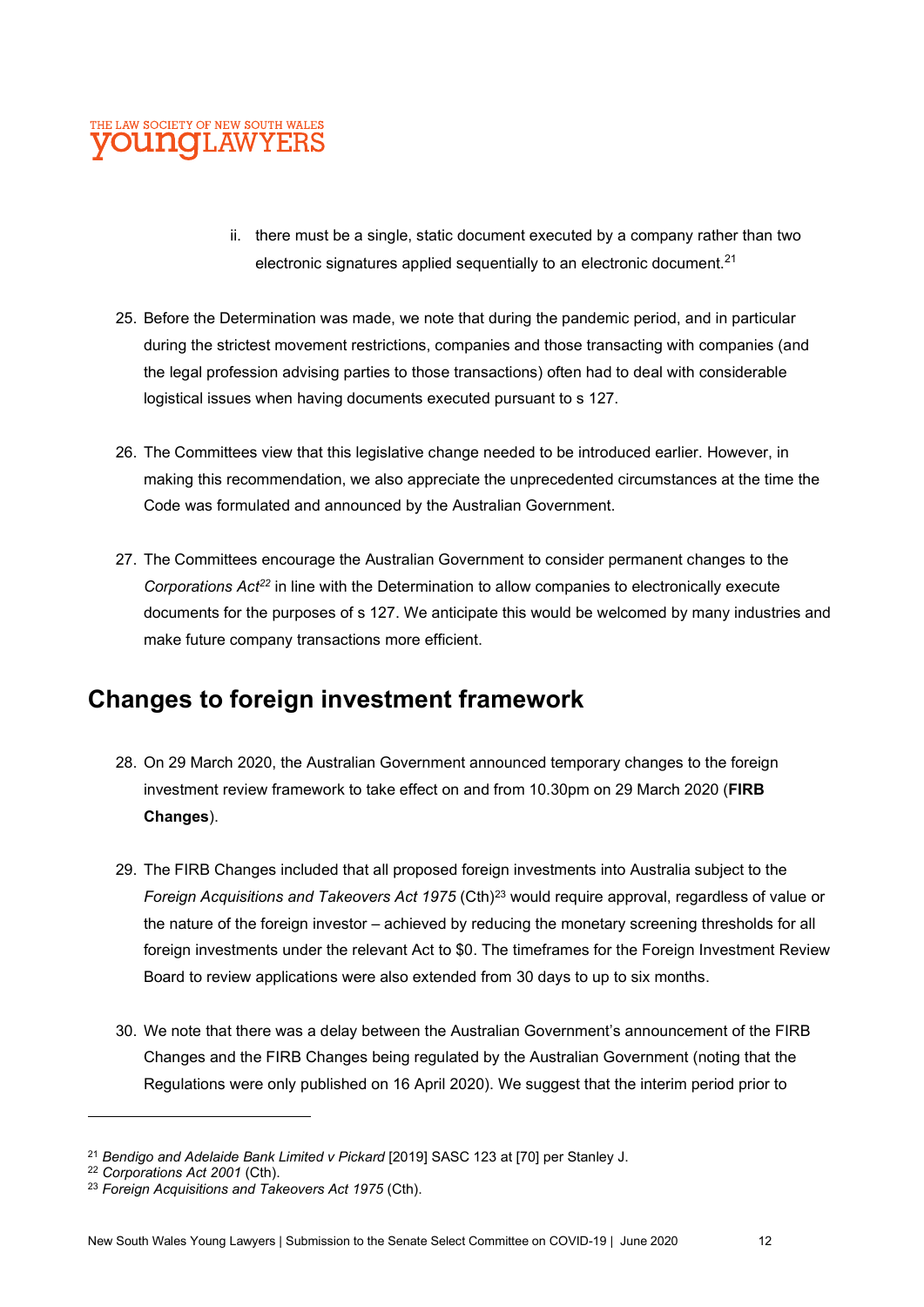regulation created uncertainty about how the FIRB Changes would be applied and what measures and actions that foreign investors (and persons dealing with foreign investors) could take during that time. In particular, it made it difficult for the legal profession to advise clients with certainty on their rights and obligations during this period.

31. The Committees observe that the Regulations to implement the FIRB Changes should have been published sooner to provide more certainty for the legal profession and businesses regarding the FIRB Changes. In making this observation, we appreciate the unprecedented circumstances at the time the FIRB Changes were formulated and announced by the Australian Government, but note it as a lesson for the future.

## Privacy and the COVIDSafe Application

32. The Committees wish to acknowledge the positive and proactive work already done by the Commonwealth with consideration to privacy during this challenging and extraordinary situation. It is imperative to continue extending public access to appropriate education and the swiftly resolve scams and data breaches where possible, to protect all users of the COVIDSafe application (COVIDSafe app).

## Purpose of the Application

- 33. The Australian Government first announced the introduction of the COVIDSafe app on 14 April 2020, shortly before it was launched on 26 April 2020. The COVIDSafe app aims to locate close contacts of Novel Coronavirus (COVID-19) cases and 'slow the spread' of COVID-19, by supporting traditional/manual contact tracing processes. The application expediates the identification of those who have been exposed to COVID-19 by logging Bluetooth handshakes, indicating proximal encounters between users, and providing user contact information to state public health agencies for follow up.<sup>24</sup> Australians have been encouraged to install it on their devices on a voluntary basis.
- 34. The Department of Health webpage regarding the COVIDSafe app states that: 'State and territory health officials can only access app information if someone tests positive and agrees to the information in their phone being uploaded. The health officials can only

<sup>&</sup>lt;sup>24</sup> 'COVIDSafe App,' Australian Government – Department of Health (Web Page) <https://www.health.gov.au/resources/apps-and-tools/covidsafe-app>.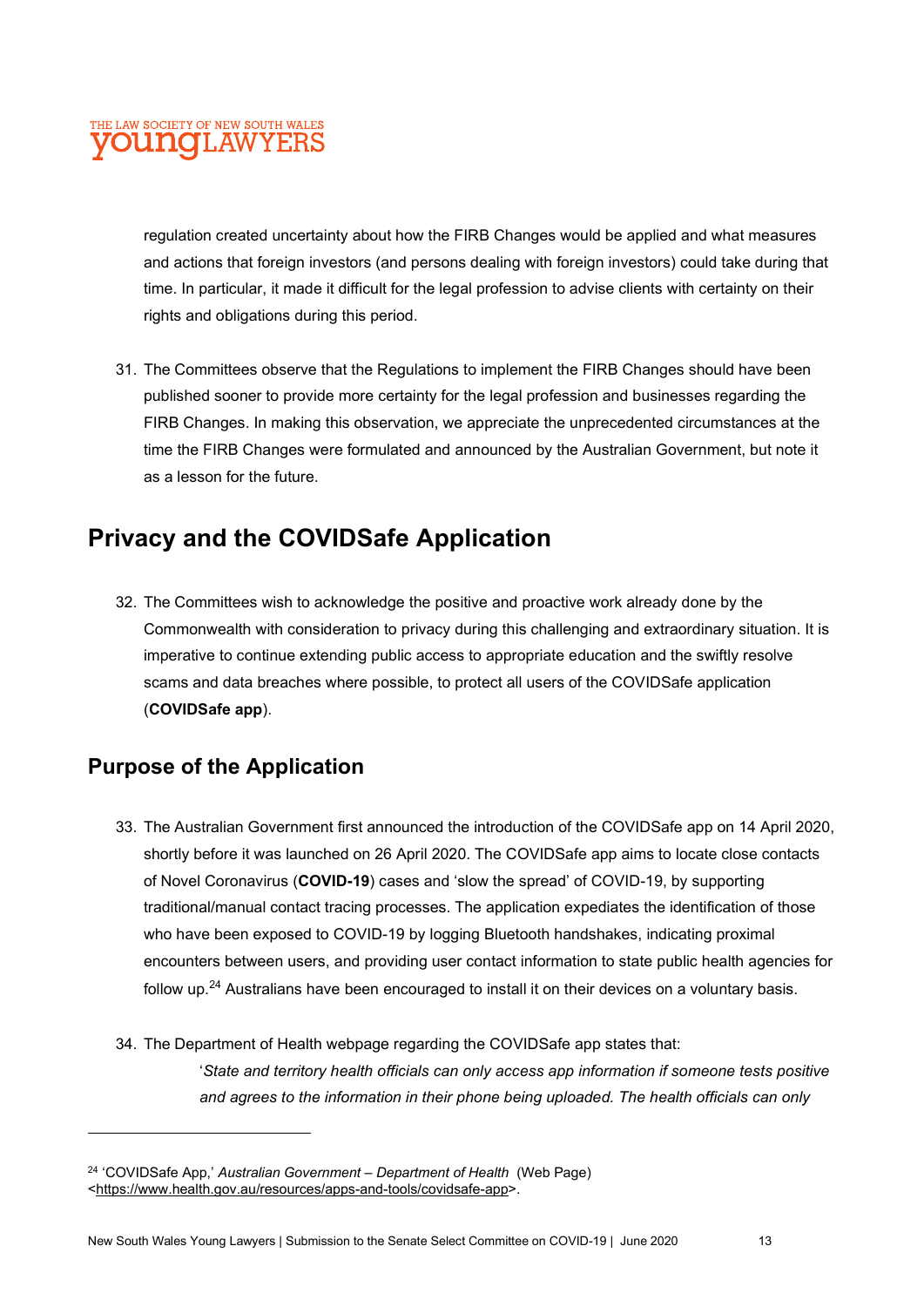use the app information to help alert those who may need to quarantine or get tested'.…'State and territory health authorities can access the information for contact tracing only. The only other access will be by the COVIDSafe Administrator to ensure the proper functioning, integrity and security of COVIDSafe, including to delete your registration information at your request. It will be a criminal offence to use any app data in any other way. The COVIDSafe app cannot be used to enforce quarantine or isolation restrictions, or any other laws.'<sup>25</sup>

## Storage

35. The Committees echo Recommendation 16 of the Department of Health Privacy Impact Assessment for the COVIDSafe app regarding the confirmation of arrangements with Amazon Web Services.<sup>26</sup> Whilst acknowledging s 7(3) of the Biosecurity (Human Biosecurity Emergency) (Human Corona Virus with Pandemic Potential) (Emergency Requirements Public Health Contact Information) Determination 2020 (Cth) ('Biosecurity Determinations')<sup>27</sup> and s 94F of the Privacy Amendment (Public Health Contact Information) Act 2020 (Cth),<sup>28</sup> a clearer understanding of the legal relationship between Amazon Web Services and the Digital Transformation Agency would be a valuable step to ensuring public confidence in the legal rights and responsibilities surrounding their data. This is of particular significance given that it remains unclear how COVIDSafe will interact with the American Clarifying Lawful Overseas Use of Data Act (CLOUD Act).<sup>29</sup>

## Informed Consent

36. Consent is a requirement for the collection and use of private information under the Privacy Act 1988 (Cth) (Privacy Act), subject to certain exceptions, for example, where the information collected is

 $25$  'COVIDSafe App,' Australian Government – Department of Health (Web Page) <https://www.health.gov.au/resources/apps-and-tools/covidsafe-app>.

<sup>&</sup>lt;sup>26</sup> Department of Health, Maddocks Lawyers, The COVIDSafe Application Privacy Impact Assessment (PIA 24 April 2020) 11 <https://www.health.gov.au/sites/default/files/documents/2020/04/covidsafe-application-privacy-impactassessment-covidsafe-application-privacy-impact-assessment.pdf>.

<sup>&</sup>lt;sup>27</sup> Biosecurity (Human Biosecurity Emergency) (Human Corona Virus with Pandemic Potential) (Emergency Requirements Public Health Contact Information) Determination 2020 (Cth).

<sup>&</sup>lt;sup>28</sup> Privacy Amendment (Public Health Contact Information) Act 2020 (Cth).

<sup>&</sup>lt;sup>29</sup> Max Koslowsk, 'US Access of COVID data 'not conceivable', but legal advice not released', Sydney Morning Herald (online, 6 May 2020) < https://www.smh.com.au/politics/federal/us-access-of-covidsafe-data-not-conceivable-but-legaladvice-not-released-20200506-p54qff.html>; Clarifying Lawful Overseas Use of Data Act, Pub L No 115-141, 2018 Stat 2383.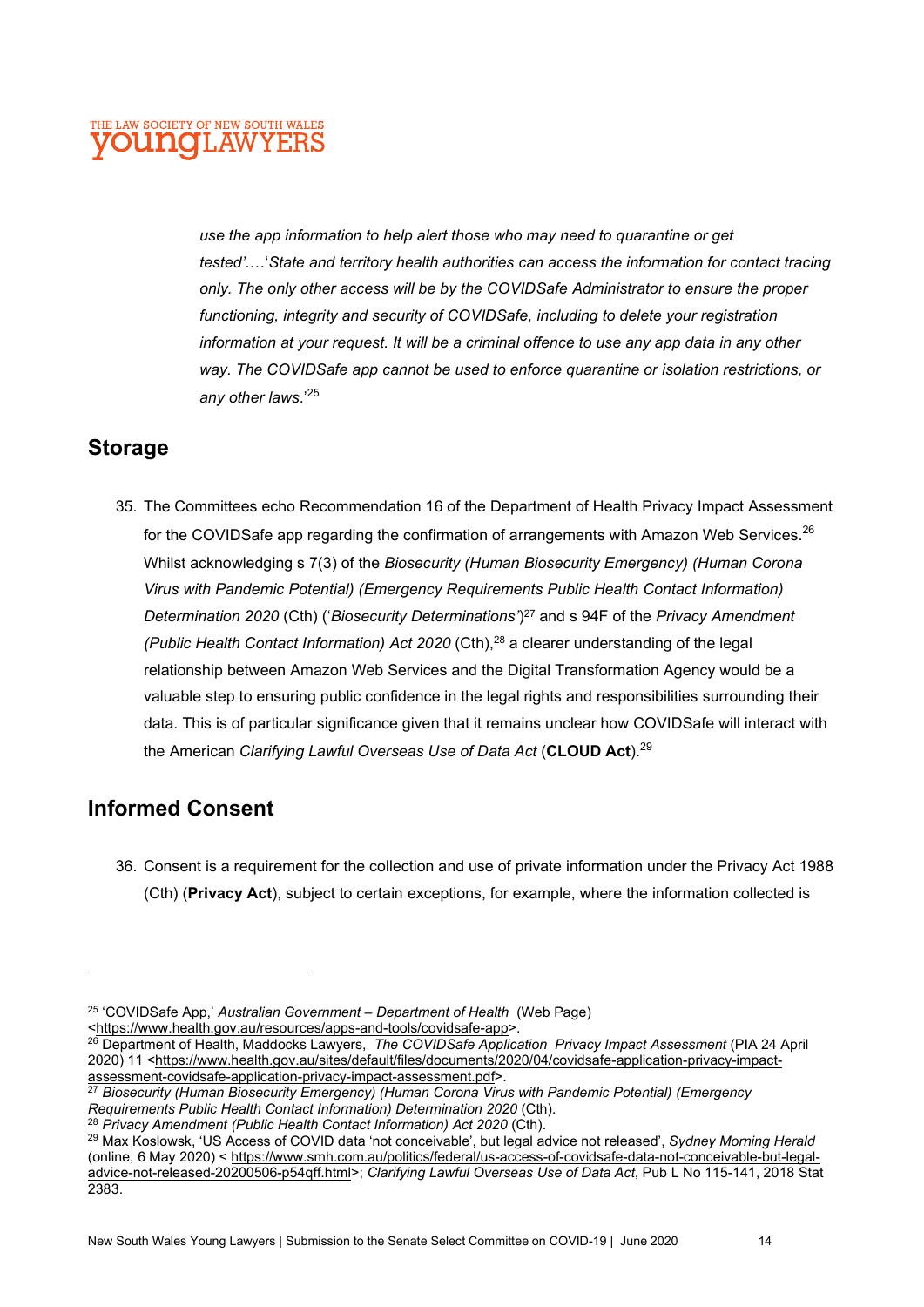used for a secondary purpose. $30$  Consent requires understanding a number of factors, including how and why a person's private information is being collected and used.<sup>31</sup>

- 37. A primary consideration of whether valid consent has been provided under the Privacy Act is whether that consent was informed. In respect of the app, this would include an awareness of the risks that are particular to the app. The Committees submit that the provision of technical information to users, whilst important, will not be enough to achieve informed consent under the Privacy Act. Ensuring that all users are aware of their rights, including avenues of complaint and redress in the case of data breach etc, should be an integral aspect of informed consent in relation to the app. The release of the app source code for the application by the Digital Transformation Agency should be recognised as an important step in increasing transparency and public confidence in the COVIDSafe app. The Committees support similar releases of information to encourage, maintain and enhance user confidence to the extent there may be any changes in the app.
- 38. Education and information around the app and how Australia's various privacy laws interact with it will be very important. This is particularly so for vulnerable users, who may not know what agency holds what data and where they can go for help and information.
- 39. As a final note on consent, the Committees commend the Government's creation of the offence of requiring a person to download, use, or give consent to the COVIDSafe app.<sup>32</sup> This is an important measure in ensuring that unlawful pressure does not undermine informed consent. This is particularly so where it applies to engaging in lawful or essential public activities such as work.<sup>33</sup>

## Deletion and Obsolescence

40. The current Privacy Amendment Bill defines protected 'COVID app data' as excluding information which has been de-identified,<sup>34</sup> however, the Committees note the importance for identifying a clear standard for the process of de-identification of the data collected. Whilst the information collected by the app is limited by operation, exceptions for de-identification may still be significant in relation to

<sup>&</sup>lt;sup>30</sup> For example, Privacy Act 1988 (Cth) sch 1 pt 2 APP 3, sch 1 pt 3 APP 6.

<sup>&</sup>lt;sup>31</sup> Australian Law Reform Commission, For Your Information: Australian Privacy Law in Practice (ALRC Report 108, August 2010) [19.8]-[19.10] < https://www.alrc.gov.au/publication/for-your-information-australian-privacy-law-andpractice-alrc-report-108/19-consent/background-5/>.

 $32$  Ibid s  $94H(1)$ .

 $33$  Ibid s  $94H(2)$ .

<sup>&</sup>lt;sup>34</sup> Privacy Amendment (Public Health Contact Information Act 2020) (Cth) s 94D(5)(d).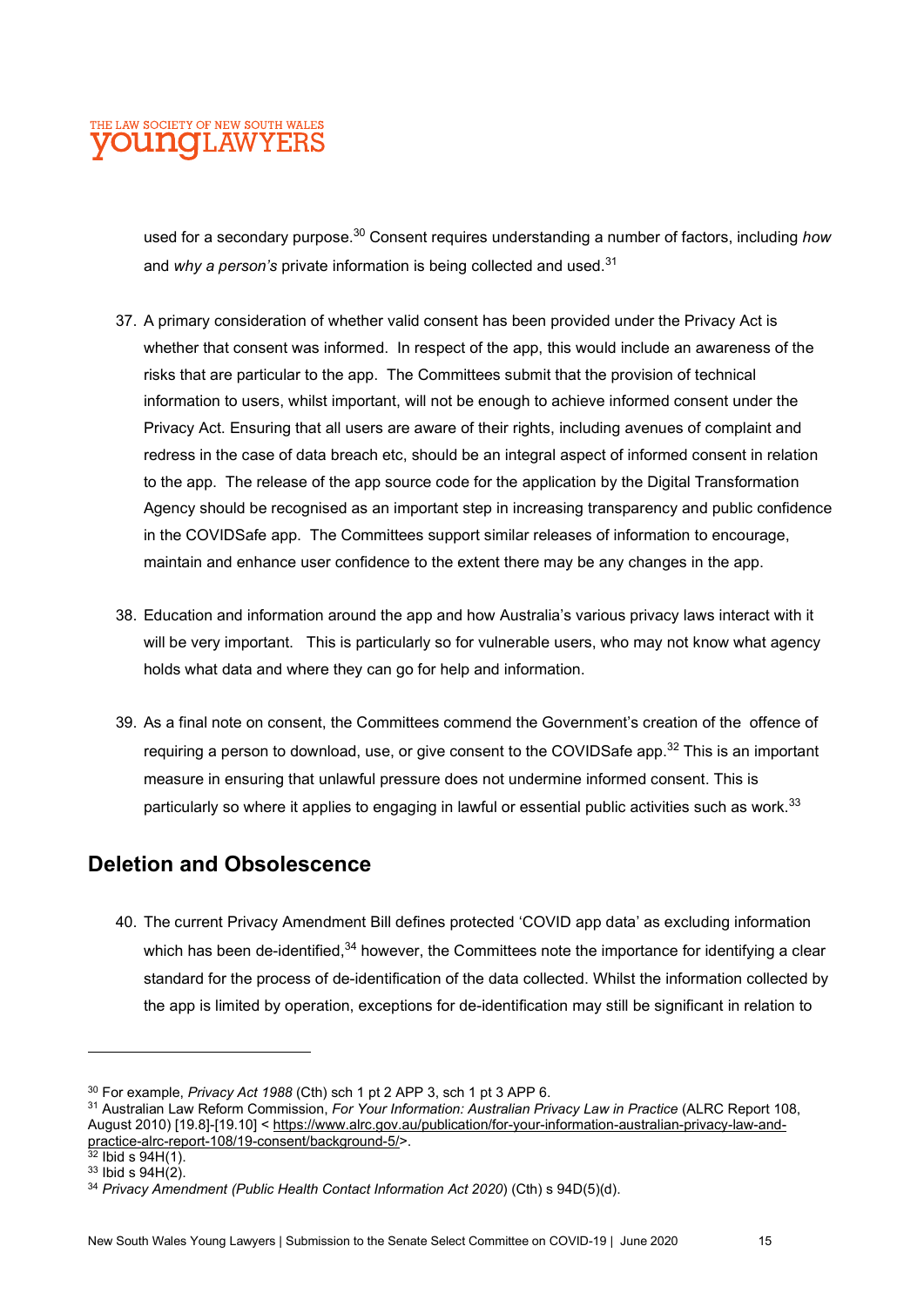privacy and potential breach. Loosely de-identified information may be interpreted to determine a person's identity and behaviours. Whilst there is some guidance from the Biosecurity Determinations, which defines 'de-identified' as information which is 'no longer about an identifiable individual' or 'an individual who is reasonably identifiable,<sup>35</sup> the Committee suggests that creating or referring to a publicly available protocol or standard for de-identification, for example, the Data61 Deidentification Decision-Making Framework,<sup>36</sup> would be a valuable step in ensuring user confidence and uniformity of outcome in the case of breach.

41. Regarding the right of deletion, the Committees support the strong incorporation of a final (if undetermined) date for the deletion of data in the current Privacy Amendment Bill.<sup>37</sup> The Committees additionally support the appropriate emphasis on the ability to delete information on request as considered in the Privacy Amendment Bill.<sup>38</sup> There are some concerns, however, that the technical function of the application does not currently match the requirements of the law, for example with respect to the deletion of the app in some operating systems.<sup>39</sup> The Committees recognise the iterative process of application development, however, emphasise the importance of the legal protections provided under law to be reflected in the technical components of the program.

## Australian government response to COVID-19 – Electronic Access to Education and Healthcare

42. Like many other jurisdictions, the restriction of movement and gatherings has been an important component of the Australian Government's response to COVID-19. While there are some exemptions for 'essential' travel (including, relevantly, travel to receive medical care and travel for study),  $40$  these

<sup>&</sup>lt;sup>35</sup> Biosecurity (Human Biosecurity Emergency) (Human Corona Virus with Pandemic Potential) (Emergency Requirements Public Health Contact Information) Determinations 2020 (Cth) s 5.

<sup>36</sup> Christine M O'Keefe et al, 'The De-Identification Decision-Making Framework' (CSIRO Report EP173122 and EP175702, CSIRO, September 2017) <https://data61.csiro.au/en/Our-Research/Our-Work/Safety-and-Security/Privacy-Preservation/De-identification-Decision-Making-Framework>.

<sup>&</sup>lt;sup>37</sup> Privacy Amendment (Public Health Contact Information) Act 2020 (Cth) s 94P.

<sup>38</sup> Ibid ss 94L, 94N.

<sup>39</sup> Jim Mussared, 'Privacy Issues Discovered in the BLE Implementation of the COVIDSafe Android App' (ABC Security Research Report, last updated: 15 May 2020) 2

<sup>&</sup>lt;https://docs.google.com/document/d/1u5a5ersKBH6eG362atALrzuXo3zuZ70qrGomWVEC27U/edit>.

<sup>&</sup>lt;sup>40</sup> 'Social gatherings and business closures during the COVID-19 outbreak – Can I leave my home?', Healthdirect (Web Page, May 2020) <https://www.healthdirect.gov.au/coronavirus-covid-19-social-gatherings-and-businessclosures#home>.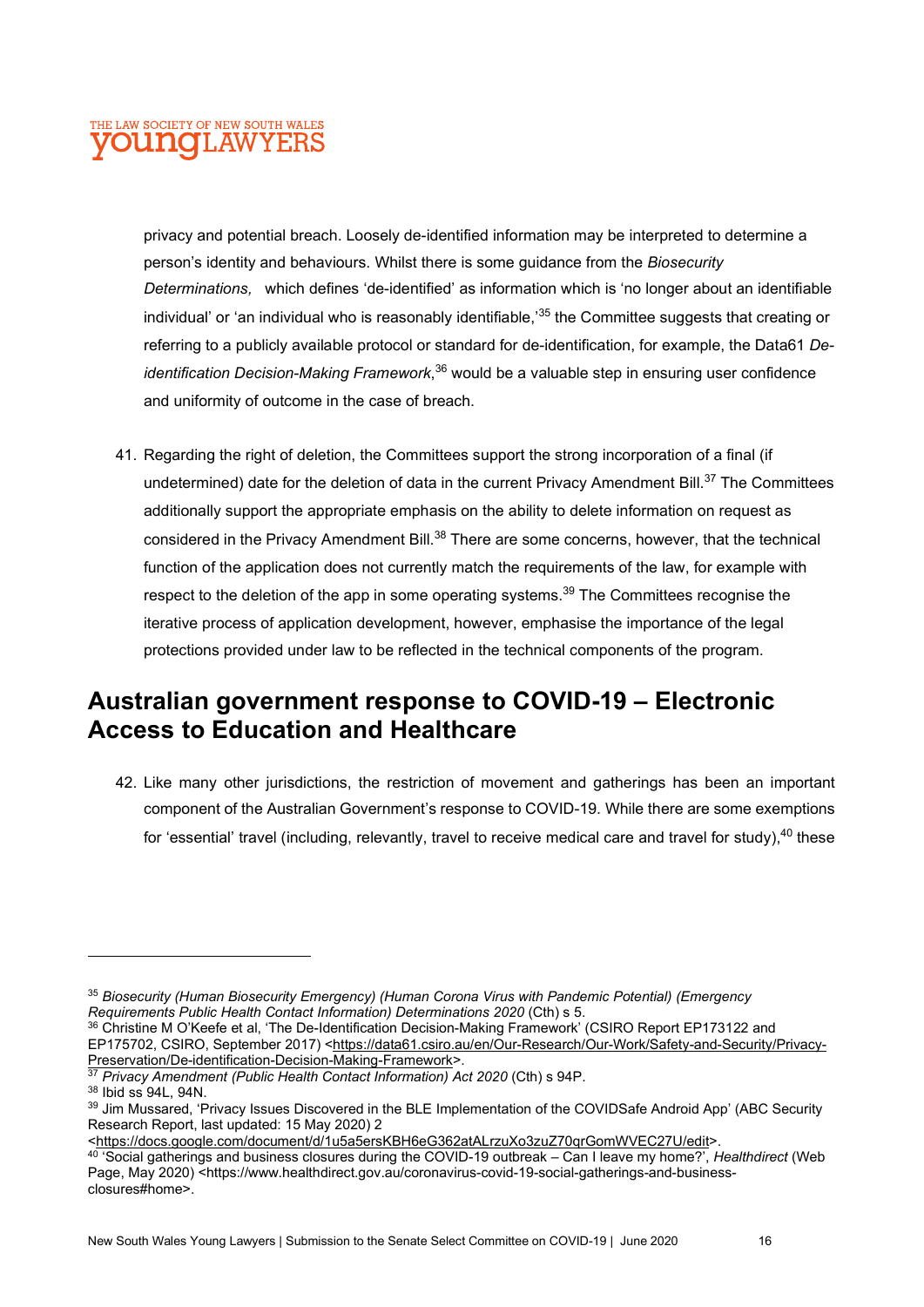

restrictions have forced many organisations, including schools,  $41$  medical providers,  $42$  and courts,  $43$  to transition to the online provision of services.

## The Australian Government Response to COVID-19 and the 'Digital Divide'

- 43. Engaging with online services requires access to both internet-capable devices and to the internet itself. In 2017, 86% of Australian households had access to the internet in their homes.<sup>44</sup> While this is very high by international standards,<sup>45</sup> in the midst of the COVID-19 pandemic as many as 3,564,876 people could be left without access to vital healthcare and education services.<sup>46</sup>
- 44. Concerningly, older Australians, First Nations people, rural and remote communities and lower income households are significantly less likely to have access to the internet.<sup>47</sup> Access to the internet is significantly lower in remote and very remote parts of Australia (77%), households without children under the age of 15  $(82\%)$ , <sup>48</sup> First Nations  $(63\%)$  and migrant  $(81.6\%)$  households. <sup>49</sup> Perhaps unsurprisingly, lower income households are less likely to have access to the internet (67.4%) than the highest income households  $(96.9\%)$ <sup>50</sup> In the COVID-19 pandemic, these already marginalised groups face a heightened risk of being deprived of the healthcare and education services to which they are entitled under international and domestic law.
- 45. This submission focuses on two minority groups for whom this 'digital shift' may have the greatest impact in terms of the right to education and healthcare: students and people with disability.

<sup>46</sup> Australian Bureau of Statistics, Australian Demographic Statistics, Sep 2019 (Catalogue No 3101.0, 19 March 2020). 47 Julian Thomas, Chris K Wilson and Sora Park, 'Australia's digital divide is not going away', The Conversation (Blog Post, 29 March 2018) <https://theconversation.com/australias-digital-divide-is-not-going-away-91834>.

<sup>&</sup>lt;sup>41</sup> 'Restrictions begin as schools move towards online learning', NSW Department of Education (Web News, 23 March 2020) <https://education.nsw.gov.au/news/latest-news/restrictions-begin-as-schools-move-towards-online-learning>.  $^{42}$  Damien Angus, Maureen Connolly and Mariella Salita, 'The shift to virtual care in response to COVID-19',  $PwC$ Australia – Important Problems (Blog Post, 9 April 2020) <https://www.pwc.com.au/important-problems/coronaviruscovid-19/shift-virtual-care-response.html>.

<sup>&</sup>lt;sup>43</sup> See eq. 'COVID-19 updates and information', Federal Circuit Court of Australia (Web Page, 1 May 2020)

<sup>&</sup>lt;http://www.federalcircuitcourt.gov.au/wps/wcm/connect/fccweb/about/covid/covid-faq/>.

<sup>44</sup> Australian Bureau of Statistics, Household Use of Information Technology, Australia, 2016-17 (Catalogue No 8146.0, 28 March 2018).

<sup>45</sup> Organisation for Economic Cooperation and Development, OECD Telecommunications and Internet Statistics: ICT Access and Usage by Households and Individuals (Web Page) <https://data.oecd.org/ict/internet-access.htm>.

<sup>48</sup> Australian Bureau of Statistics, Household Use of Information Technology, Australia, 2016-17 (Catalogue No 8146.0, 28 March 2018).

<sup>49</sup> Australian Bureau of Statistics, Census of Population and Housing: Characteristics of Aboriginal and Torres Strait Islander Australians, 2011 (Catalogue No 2076.0, 27 November 2012).

<sup>50</sup> Australian Bureau of Statistics, Household Use of Information Technology, Australia, 2016-17 (Catalogue No 8146.0, 28 March 2018).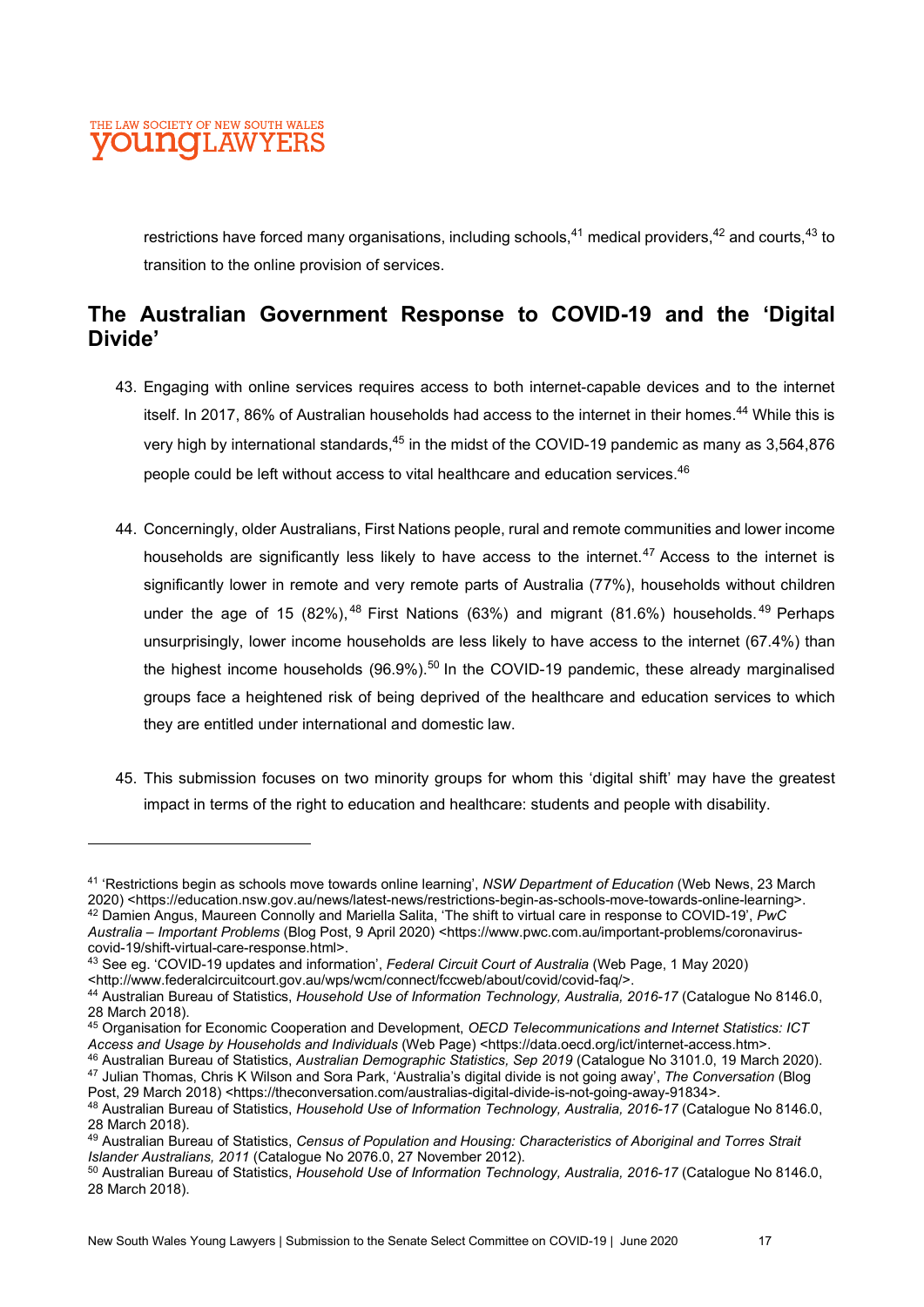#### **Students**

- 46. In light of this 'digital divide', the mandatory move to online learning has the potential to exacerbate pre-existing inequality.<sup>51</sup> Moreover, a failure to provide adequate access to the internet and technology may amount to a breach of certain students' right to education as protected under domestic and international law.
- 47. The Committees welcomes the initiative of the NSW Department of Education to provide laptops to students who otherwise would not have had adequate access.<sup>52</sup> We note the effectiveness of this model to adequately address the needs of all students should be assessed.
- 48. We submit that the Australian Government work with state and territory governments to ensure that adequate resources are made available in a similar way to primary and secondary students throughout Australia to enable them to effectively participate in online learning where they otherwise would not be able to.

#### People with Disability

- 49. The accessibility of online services is crucial to ensuring that the right of people with disability to education and healthcare is respected during COVID-19.<sup>53</sup> People with disability make up 17.7% of the Australian population,<sup>54</sup> demonstrate lower rates of secondary education participation (33.4%),<sup>55</sup> and frequently require access to a variety of health services.<sup>56</sup>
- 50. In an increasingly digitised world, inaccessible programs, file formats, and applications are a common point of disadvantage for people with disability.<sup>57</sup> Accordingly, the 'digital shift' that has occurred during

53 Antonio Guterres, Policy Brief: A Disability-Inclusive Response to COVID-19 (May 2020) 9.

<sup>&</sup>lt;sup>51</sup> Kate Noble, 'School closures will increase inequality unless urgent action closes the digital divide', The Age (online, 3) April 2020) <https://www.theage.com.au/politics/victoria/school-closures-will-increase-inequality-unless-urgent-actioncloses-the-digital-divide-20200331-p54fjq.html>.

<sup>52</sup> 'Laptop loans help bridge the digital divide', NSW Department of Education (Web News, 31 March 2020) <https://education.nsw.gov.au/news/latest-news/laptop-loans-help-bridge-the-digital-divide>.

<sup>54</sup> Australian Bureau of Statistics, Disability, Ageing and Carers, Australia: Summary of Findings, 2018 (Catalogue No 4430.0).

<sup>55</sup> Australian Bureau of Statistics, Disability, Ageing and Carers, Australia: Summary of Findings, 2018 (Catalogue No 4430.0).

<sup>56</sup> Australian Institute of Health and Welfare, Access to health services by Australians with disability (Report No DIS 70, 3 December 2017) 2–3.

<sup>&</sup>lt;sup>57</sup> Lainey Feingold, 'Disability Rights in a Digital World: Protecting digital accessibility is vital to ensuring equal rights for disabled people' (2018) 104(1) ABA Journal 46.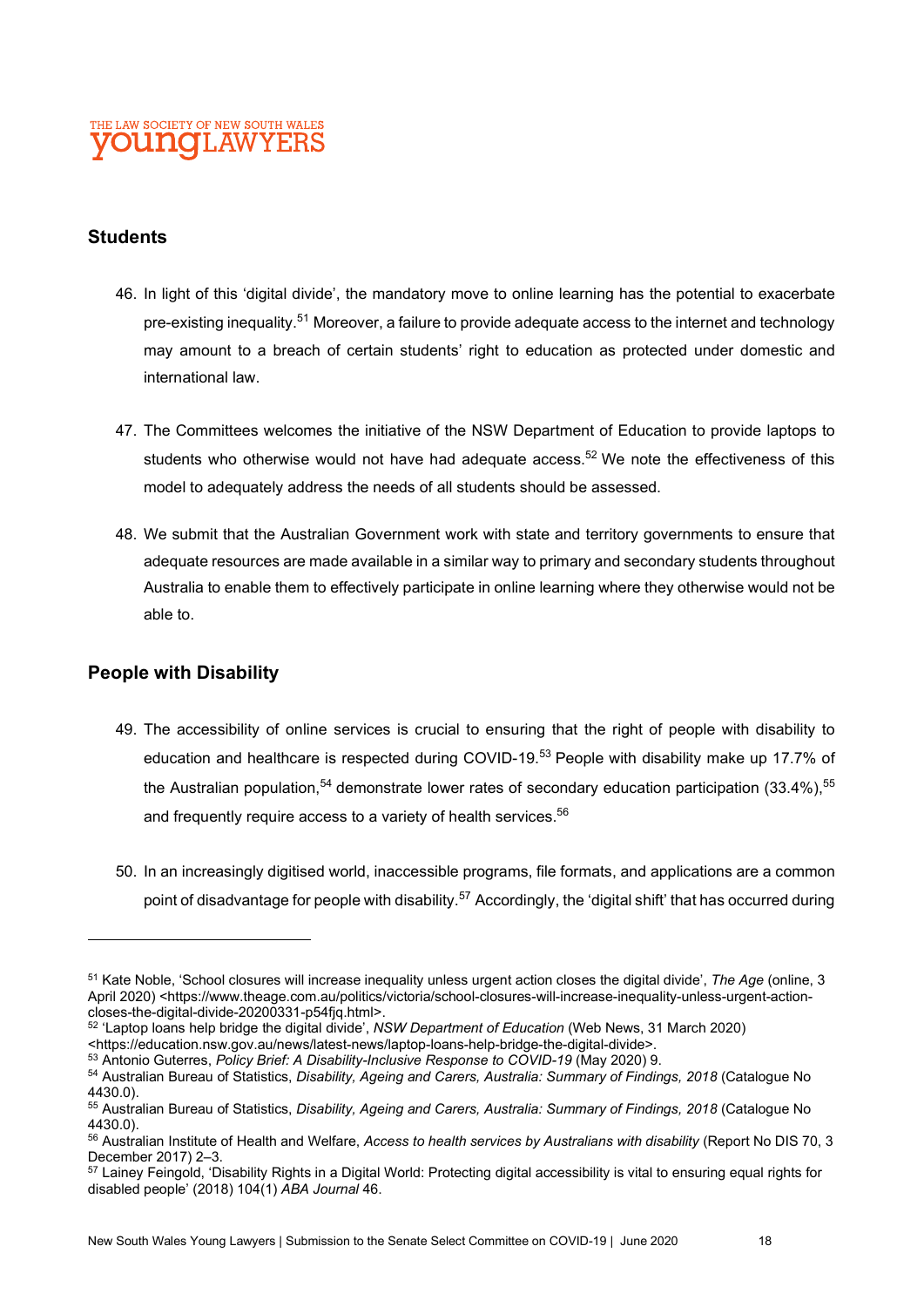COVID-19 may pose a risk to people with disability where accessibility provisions such as easy-read formatting and screen-reader compatibility have not been considered and incorporated.

- 51. The Australian Government has a number of disability-specific healthcare and education obligations under the Convention on the Rights of Persons with Disabilities( $CRPD$ ).<sup>58</sup> Most pertinently, under article 9(2)(g) and (h) of the CRPD, the Australian Government is obliged to take appropriate measures to promote access for people with disability to technology and the internet,<sup>59</sup> as well as to promote the development and production of accessible technology. $60$  As an increasing number of valuable services move online, this obligation is becoming more significant in terms of ensuring that basic rights to education and healthcare are preserved for people with disability.<sup>61</sup>
- 52. The Committees welcome the Australian Government's introduction of the disability information helpline for COVID-19.<sup>62</sup> the Management and Operational Plan for People with Disability.<sup>63</sup> and the establishment of the Advisory Committee for the COVID-19 Response for People with Disability.<sup>64</sup>
- 53. The Committees submit that the Australian Government review regulation surrounding accessibility of online services, particularly in relation to education and healthcare, and that the Australian Government ensure that all published Government information is made available in a variety of accessible formats.

<sup>58</sup> Convention on the Rights of Persons with Disabilities, opened for signature 30 March 2007, 2515 UNTS 3 (entered into force 3 May 2008) Arts 9, 21, 23(1)(c), 24, 25, 26.

<sup>59</sup> Convention on the Rights of Persons with Disabilities, opened for signature 30 March 2007, 2515 UNTS 3 (entered into force 3 May 2008) article 9(2)(g).

<sup>60</sup> Convention on the Rights of Persons with Disabilities, opened for signature 30 March 2007, 2515 UNTS 3 (entered into force 3 May 2008) art  $9(2)(h)$ ; see also art 2.

<sup>&</sup>lt;sup>61</sup> See Michelle Phoenix, 'Children with disabilities face health risks, disruption and marginalization under coronavirus', The Conversation (Blog Post, 11 May 2020) <https://theconversation.com/children-with-disabilities-face-health-risksdisruption-and-marginalization-under-coronavirus-137115>; 'Lebanon: People with Disabilities Overlooked in Covid-19', Human Rights Watch (Blog Post, 11 May 2020) <https://www.hrw.org/news/2020/05/11/lebanon-people-disabilitiesoverlooked-covid-19>; 'Immediate Proactive Response To Coronavirus (COVID-19) For Australians With Disability, People with Disability Australia (Blog Post) <https://pwd.org.au/covid-19-plan/>.

<sup>62 &#</sup>x27;Information and referrals for people with disability and their supporters about coronavirus (COVID-19), Australian Government Department of Social Services (Web Page, 11 May 2020) <https://www.dss.gov.au/disability-andcarers/information-and-referrals-for-people-with-disability-and-their-supporters-about-coronavirus-covid-19?fbclid=IwAR2wElmM\_lRBPQr22fdRJr1Q\_pWF1MDLmN6SuYXe-m52ao25h6bf-t5DINA>.

<sup>63</sup> Department of Health (Cth), Management and Operational Plan for People with Disability: Australian Health Sector emergency Response Plan for Novel Coronavirus (COVID-19) (Report No 12752, April 2020).

<sup>64 &#</sup>x27;Advisory Committee for the COVID-19 Response for People with Disability', Australian Government Department of Health (Web Page, 6 May 2020) <https://www.health.gov.au/committees-and-groups/advisory-committee-for-the-covid-19-response-for-people-with-disability>.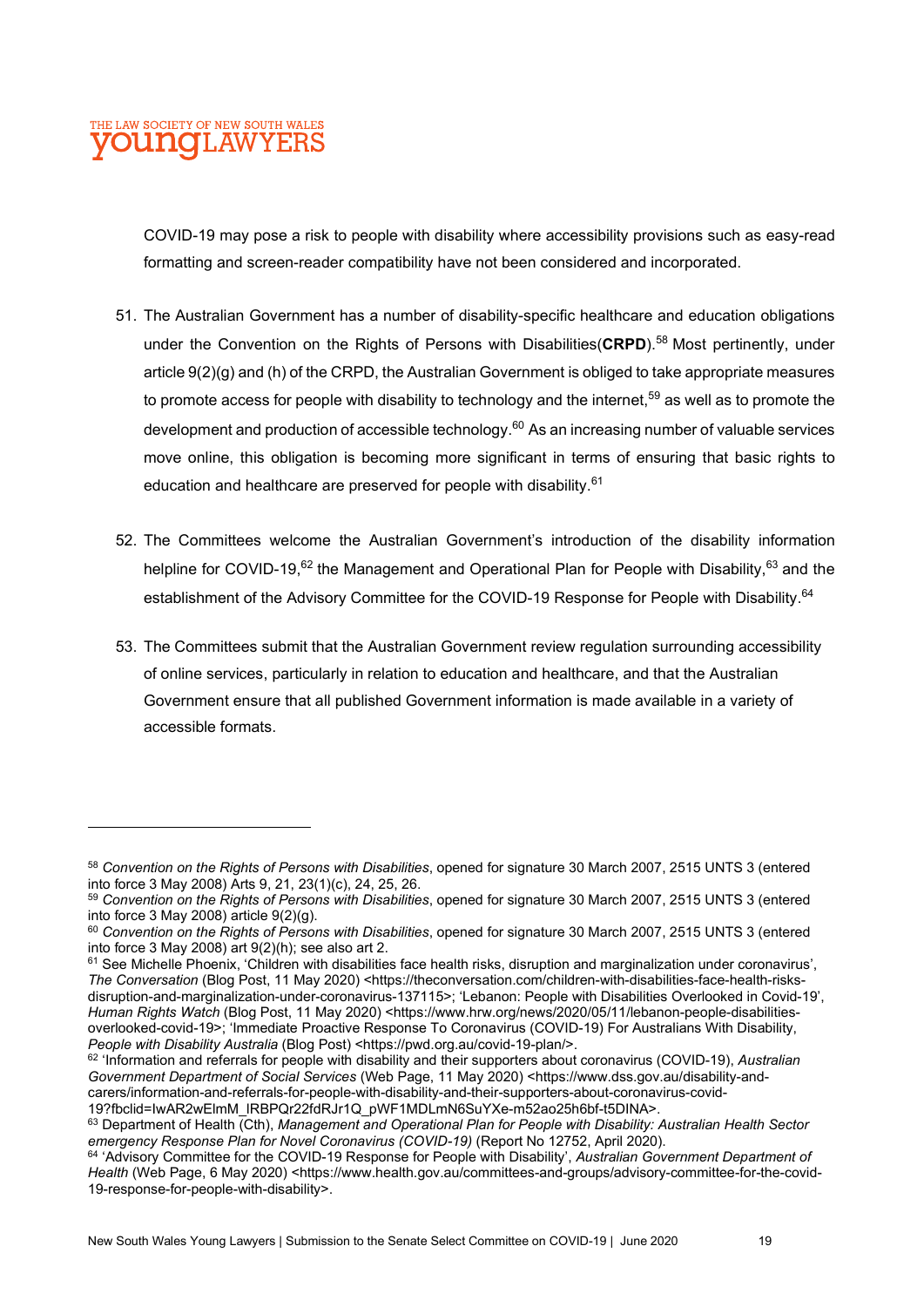## Australian Government response to COVID-19 – Temporary migrants in the community

- 54. As of April 2020, there are about 2.17 million temporary visa holders in the community,  $65$  including:
	- over 90,000 asylum seekers (approximately 85,888 applicants for a permanent protection visa<sup>66</sup> and 5,958 applicants for a temporary protection visa<sup>67</sup>), who may or may not hold bridging visas and may or may not have access to Medicare, work rights and social security (Status Resolution Support Services);<sup>68</sup>
	- 17,317 refugees who hold temporary protection visas, $69$  who have access to Medicare, work rights and limited social security (Special Benefit). However, Safe Haven Enterprise Visa (SHEV) holders trying to qualify for a more beneficial visa who undertake online study or access Special Benefit may become ineligible for the more beneficial visa;
	- 672,000 New Zealand citizens holding subclass 444 visas, who have access to Medicare and work rights:
	- 565,000 international students;
	- 92,500 temporary graduate visa holders; and
	- 139,000 temporary skilled workers, all of whom are required to hold private health care insurance and have varying work rights.<sup>70</sup>
- 55. There are also 50,000–100,000 migrant workers not currently holding any form of visa.<sup>71</sup> Even if irregular, those migrant workers are entitled to basic human rights including health care.

<https://minister.homeaffairs.gov.au/davidcoleman/Pages/Coronavirus-and-Temporary-Visa-holders.aspx>. <sup>71</sup> Marie Segrave, 'The coronavirus risk Australia is not talking about: testing our unlawful migrant workers', The

<sup>65</sup> The Hon David Coleman, 'Coronavirus and Temporary Visa Holders' (Media Release, 4 April 2020) <https://minister.homeaffairs.gov.au/davidcoleman/Pages/Coronavirus-and-Temporary-Visa-holders.aspx>. 66 Australian Government, Department of Home Affairs, Monthly Update: Onshore Protection (Subclass 866) Visa Processing – April 2020 <https://www.homeaffairs.gov.au/research-and-stats/files/monthly-update-onshore-protection-866-visa-processing-april-2020.pdf>.

<sup>67</sup> Australian Government, Department of Home Affairs, IMA Legacy Caseload: Report on Processing Status and Outcomes – March 2020 <https://www.homeaffairs.gov.au/research-and-stats/files/ima-legacy-caseload-mar-2020.pdf>. 68 Kerry Murphy, 'COVID-19: Some issues for refugees and asylum seekers in Australia', Kaldor Centre for International Refugee Law (Web Page, 17 April 2020) <https://www.kaldorcentre.unsw.edu.au/publication/covid-19-some-issuesasylum-seekers-and-refugees-australia>.

<sup>69</sup> Australian Government, Department of Home Affairs, IMA Legacy Caseload: Report on Processing Status and Outcomes – March 2020 <https://www.homeaffairs.gov.au/research-and-stats/files/ima-legacy-caseload-mar-2020.pdf>. <sup>70</sup> The Hon David Coleman, 'Coronavirus and Temporary Visa Holders' (Media Release, 4 April 2020)

Conversation (online at 7 May 2020) <https://theconversation.com/the-coronavirus-risk-australia-is-not-talking-abouttesting-our-unlawful-migrant-workers-137268>.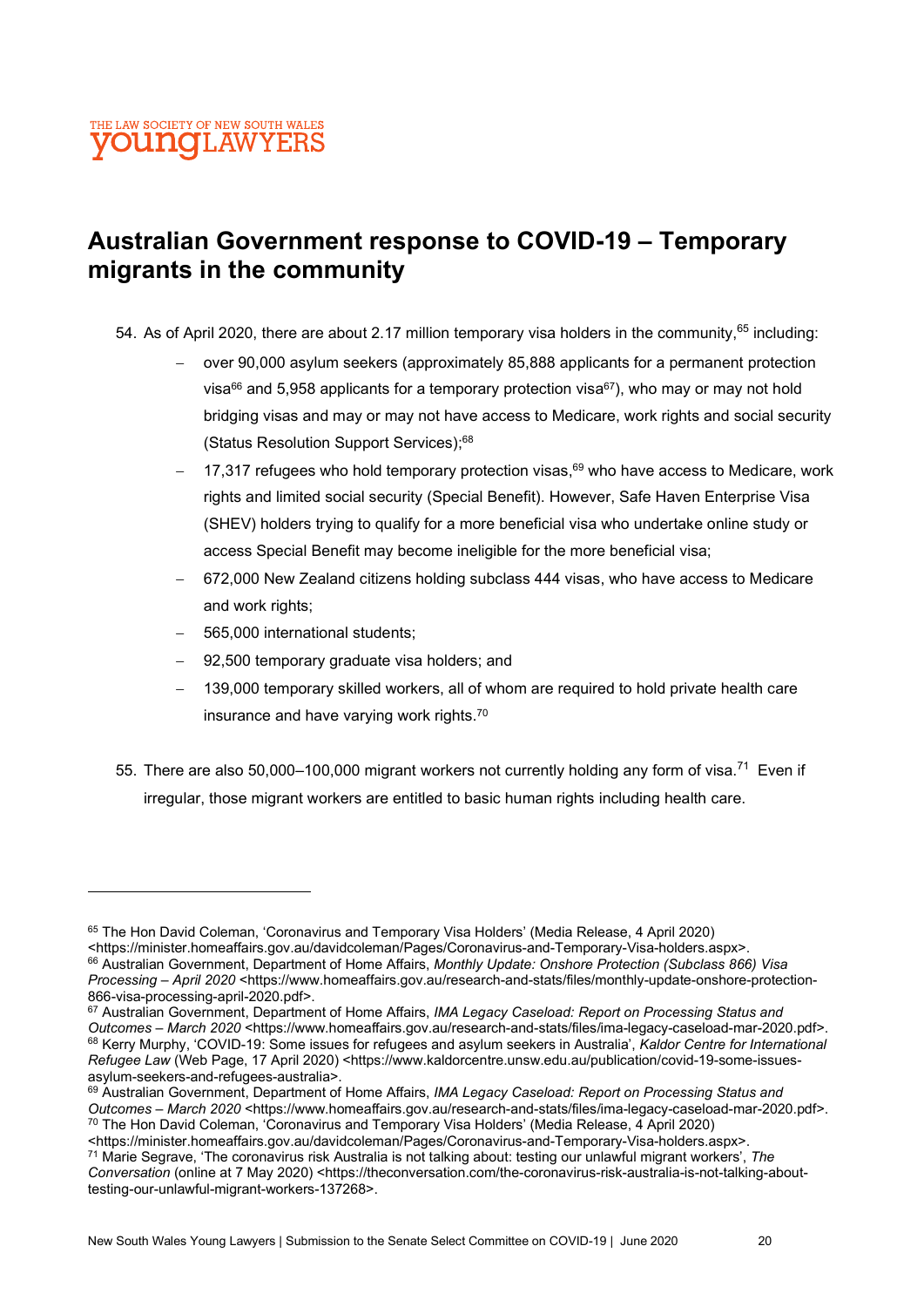56. With respect to some temporary migrants, the lack of visa, Medicare (especially with pre-existing health conditions), and/or financial support exacerbates pre-existing vulnerabilities in a pandemic environment. For example, lack of a visa leaves them unlawful and liable to immigration detention in conditions that effectively preclude physical distancing. Although all states have waived COVID-19 related health care costs, $^{72}$  lack of access to Medicare and/or pre-existing health conditions may leave them at greater risk of contracting COVID-19. Lack of access to financial support leaves them vulnerable to destitution, including inadequate housing and/or homelessness, and at greater risk of transmitting COVID-19. All of the above creates a risk to their right to an adequate standard of living (including adequate food, clothing and housing), their right to health and the community's right to health.

### Australian government response to COVID-19 – Persons in immigration detention

- 57. Whilst the *Migration Act 1958 (Cth)* (**Migration Act**)<sup>73</sup> lawfully empowers the Australian Government to detain unlawful non-citizens pending their deportation,<sup>74</sup> the Australian Government also has a duty of care to prevent any reasonably foreseeable harm to immigration detainees and is responsible for providing a range of services to detainees, including health care.<sup>75</sup>
- 58. This duty of care is well-established under the common law which identifies that the Australian Government has a non-delegable duty of care owed to immigration detainees.<sup>76</sup> The minimum properly to be expected of the Australian Government in virtue of its relationship with detainees in an immigration detention centre is that it ensure that reasonable care is taken of the detainees who, by reason of their detention, cannot care for themselves.<sup>77</sup>

<sup>72 &#</sup>x27;COVID-19 information for refugees and people seeking asylum', Refugee Council of Australia (Web Page, 26 April 2020) <https://www.refugeecouncil.org.au/covid-19-update-for-refugees-and-people-seeking-asylum/2/>. <sup>73</sup> Migration Act 1958 (Cth).

<sup>&</sup>lt;sup>74</sup> See Chu Kheng Lim And Others v The Minister For Immigration, Local Government And Ethnic Affairs And Another (1992) 176 CLR 1, 35.

 $75$  See Department of Immigration and Border Protection, Detention Services Manual, Chapter 1: Legislative and Principles Overview – Services Delivery Values, page 7.

<sup>76</sup> Cf Kondis v State Transport Authority (1984) 154 CLR 672, 686; SBEG v Commonwealth (2012) 208 FCR 235, 251 [69].

 $77$  Cf Spicer v Williamson 132 SE 291 (1926) at 293.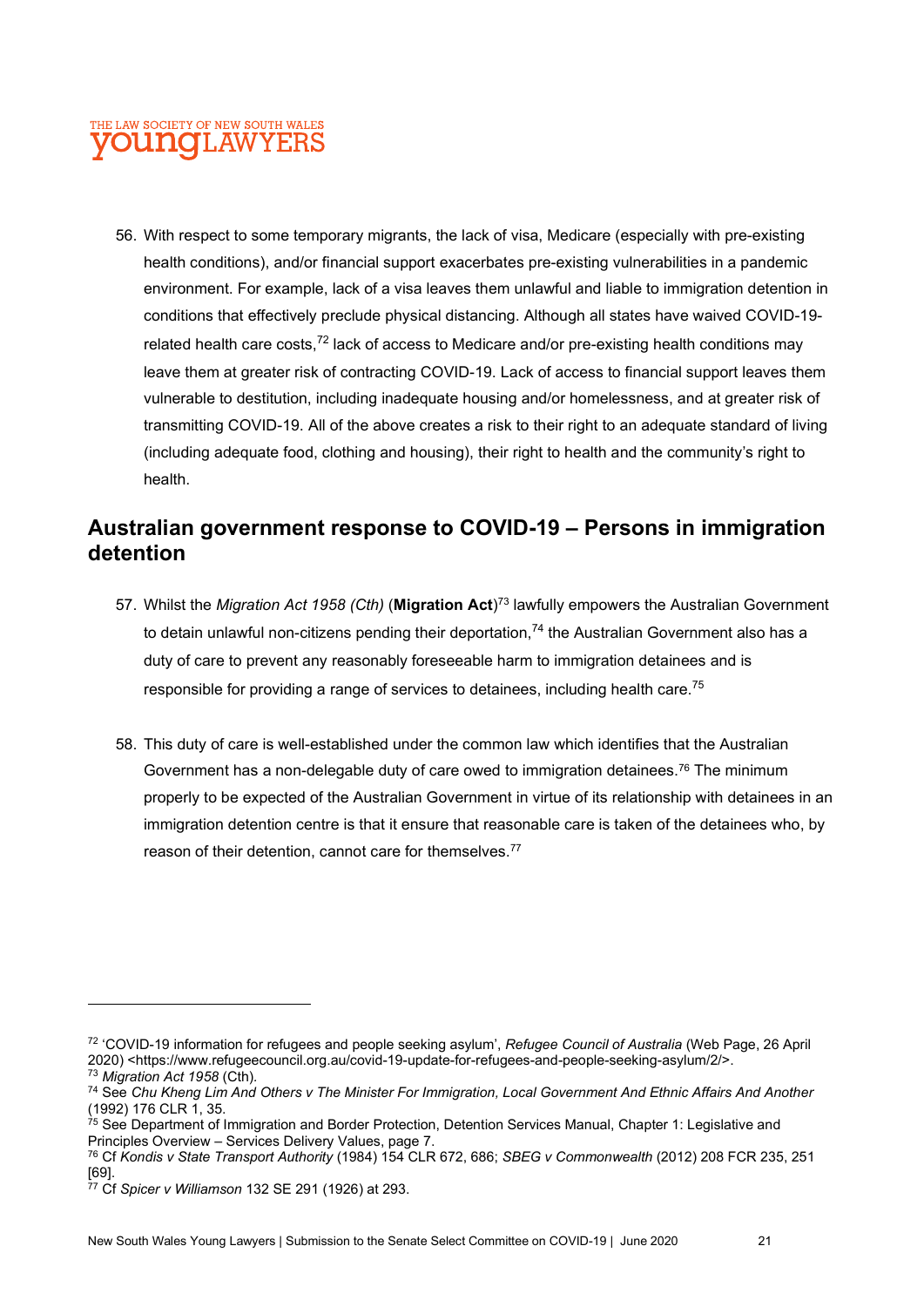- 59. In that respect, overcrowding in Australia's immigration detention centres is well-documented. In a February 2020 report.<sup>78</sup> the Commonwealth Ombudsman noted that across the immigration detention network that residential rooms have an occupancy level ranging from one to four people with shared bathroom facilities. The exception to this was the dormitory style accommodation at Blaxland High Security Compound and Melbourne Immigration Transmit accommodation which included dormitories that accommodated between four to 16 people.<sup>79</sup> While the report ultimately concluded that the standards of detainee accommodation were appropriate. $80$  this report was prepared prior to the outbreak of the COVID-19 pandemic and did not consider the risks associated with communal living and the transmission of a virus like COVID-19 or whether the living arrangements of detainees would preclude them from being able to appropriately self-isolate or socially distance.
- 60. The risk to detainees, if there is a COVID-19 outbreak within the immigration detention system, is obvious.
- 61. In March 2020, several UN agencies issued a joint statement<sup>81</sup> advising governments to consider the release of individuals held in formal and informal places of detention and to ensure that their national response to COVID-19 included equal access to health services for all members of the community, including those held in detention.<sup>82</sup>
- 62. Consistent with that call, the Australasian Society for Infectious Diseases, the Australian College of Infection Prevention and Control, and Doctors for Refugees have all urged the Australian Government to consider the release of detainees into suitable community housing to minimise the risks associated with a potential COVID-19 outbreak.<sup>83</sup> They cited the crowded conditions in detention facilities as a justification for releasing detainees on the basis that it precluded detainees from being able to adequately socially distance or self-isolate.

 $82$  Ibid.

<sup>78</sup> Report by the Commonwealth Ombudsman, Review of the Ombudsman's Activities in Overseeing Immigration Detention, February 2020 <https://www.ombudsman.gov.au/ data/assets/pdf\_file/0017/109700/Immigration-Detention-Oversight-Report\_January-to-June-2019.pdf>.

<sup>79</sup> Ibid 9. <sup>80</sup> Ibid.

<sup>81</sup> WHO Press, 'OHCHR, IOM, UNHCR and WHO joint press release: the rights and health of refugees, migrants and stateless must be protected in COVID-19 response' (31 March 2020) <https://www.who.int/news-room/detail/31-03-2020ohchr-iom-unhcr-and-who-joint-press-release-the-rights-and-health-of-refugees-migrants-and-stateless-must-beprotected-in-covid-19-response>.

<sup>83</sup> Australasian College for Infection Prevention and Control and Australasian Society for Infectious Diseases, Open letter in relation to Federal Governments response to COVID-19, 19 March 2020 <https://www.asid.net.au/documents/item/1868>.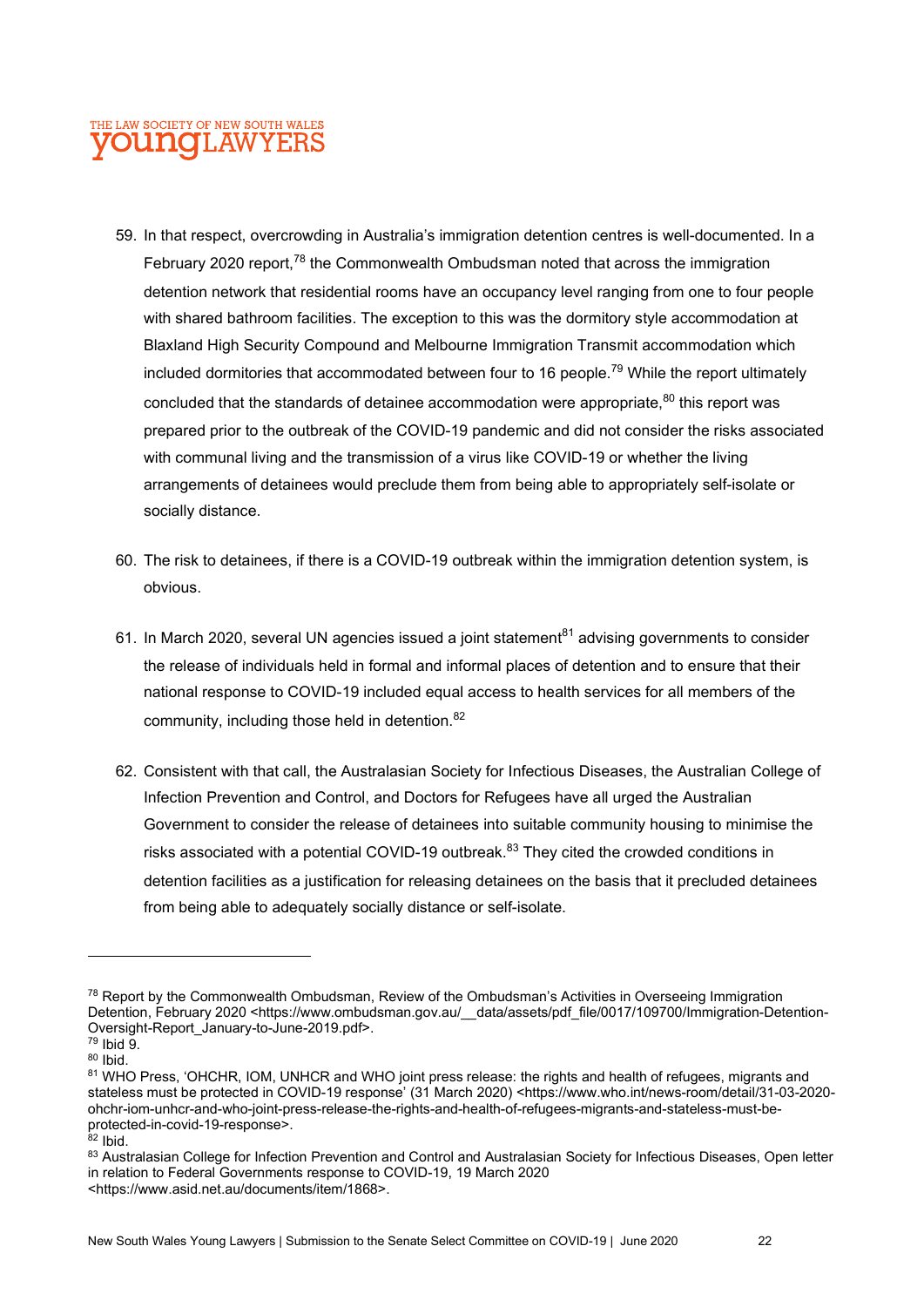- 63. The Committees also support that call, recommending that the Australian Government release detainees, who do not otherwise pose a significant security or public health risk, into suitable housing in the community.
- 64. For those detainees that are not considered to be suitable for release, for instance, those detainees whose visa has been cancelled due to criminal conduct, the Committees recommend that the Australian Government implement measures that allow for detainees to be held in single rooms with their own bathroom facilities.
- 65. The Committees note Australia owes a duty of care to all people seeking asylum to whom the Australian Government transferred to Papua New Guinea and Nauru for offshore processing. The Australian Government should protect these people from the risk of a COVID-19 outbreak in those countries as those countries have limited availability of medical care. The Australian Government should effect prompt medical transfers to Australia.

## Australian Government COVID-19 response to other temporary visa holders

- 66. The Committees are concerned by public comments made by Prime Minister Scott Morrison and the Minister for Immigration, Citizenship and Multicultural Affairs David Coleman instructing temporary migrants in the community to support themselves or go home,  $84$  given that that asylum seekers and refugees cannot go home due to fear of persecution or harm, and many other temporary migrants cannot practicably return home due to international travel restrictions and the unavailability or unaffordability of flights.<sup>85</sup>
- 67. Further, the Department of Home Affairs has not allowed extensions of visas in response to COVID-19.<sup>86</sup> Of particular concern to the Committees is the position of temporary visa holders such as subclass 462 (work and holiday) and subclass 417 (working holiday), who are subject to work

85 Tom Stayner, 'Temporary migrants stranded and facing expiring visas told to contact immigration officials', SBS News (online at 15 April 2020) <https://sbs.com.au/news/temporary-migrants-stranded-and-facing-expiring-visas-told-tocontact-immigration-officials>.

<sup>84</sup> Prime Minister of Australia, 'Transcript' (Press Conference, 3 April 2020) <https://www.pm.gov.au/media/pressconference-australian-parliament-house-act-030420>; David Coleman, Minister for Immigration, Citizenship and Multicultural Affairs, 'Coronavirus and Temporary Visa Holders' (Media Release, 4 April 2020)

<sup>&</sup>lt;https://minister.homeaffairs.gov.au/davidcoleman/Pages/Coronavirus-and-Temporary-Visa-holders.aspx>.

<sup>86</sup> Department of Home Affairs, 'COVID-19 and the Border' Staying in Australia (Web Page, 21 May 2020) <https://covid19.homeaffairs.gov.au/staying-australia>.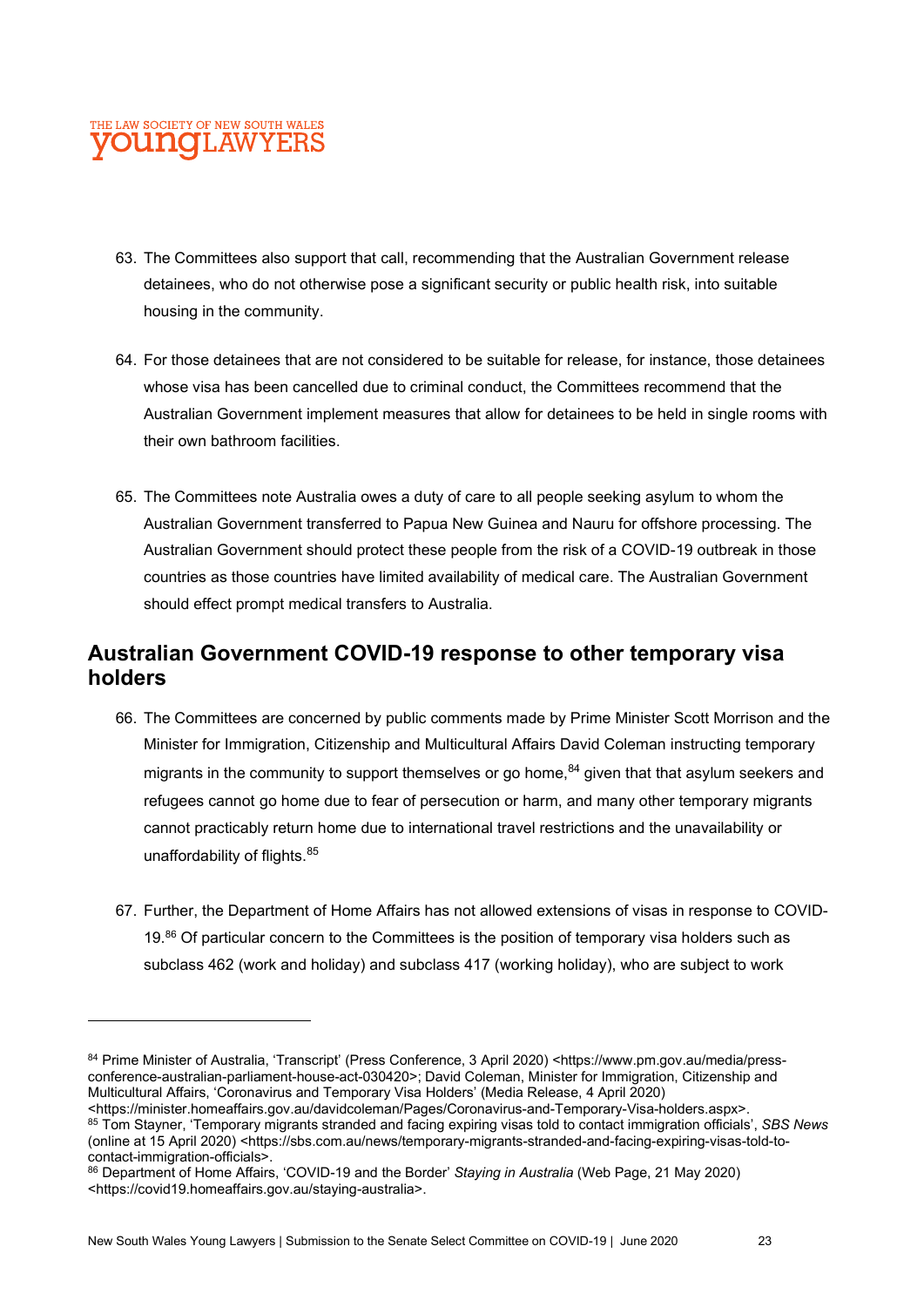requirements for the continuation of their visas $87$ , but whose ability to comply with those requirements has been impacted by the current environment. To strictly enforce those requirements in the present environment is plainly unjust. The Committees accordingly recommend those work requirements be temporarily waived or at least reduced for those visa classes.

68. Although holders of subclasses 485 (temporary graduate) and 500 (student) visas will usually have visa durations of longer than a year, leaving Australia still means that a significant amount of the time on their visa has run out. Holders of visa subclass 500 will need to apply for a new visa to finish their study programs, as they cannot extend their existing visa.<sup>88</sup> Holders of visa subclass 485 will need to apply for an entirely different visa as they only have one opportunity to apply for this visa.<sup>89</sup> The Committees accordingly recommend that temporary extensions also be offered to these visa holders.

#### Skilled work visa holders – Conditions 8107 and 8607

- 69. The Committees consider the position of skilled workers on Temporary Work (Skilled) visa (subclass 457) visas (457 visas) and Temporary Skill Shortage (subclass 482) visas (TSS visas) to be particularly deserving of attention. Both of those visas are subject to conditions – condition 8107 for 457 visas and condition 8607 for TSS visas – that effectively prohibit the visa holder from being out of work for more than 60 days, with their visa able to be cancelled if they do not comply with these conditions.<sup>90</sup>
- 70. As a result of measures implemented by the Australian Government in response to the COVID-19 pandemic, a significant number of temporary skilled work visa holders were either stood down or laid off by sponsoring employers. Many of these skilled workers are now in search of employment who possess skills and experience of value to the Australian community during times of particular hardship.<sup>91</sup>

New South Wales Young Lawyers | Submission to the Senate Select Committee on COVID-19 | June 2020 24

 $87$  See, eg, Migration Regulations 1994 (Cth) sch 1 cl 1224A(3)(c), 1225(3B).

<sup>88</sup> Department of Home Affairs, 'COVID-19 and the Border' Staying in Australia (Web Page, 21 May 2020)

<sup>&</sup>lt;https://covid19.homeaffairs.gov.au/staying-australia>.

<sup>89</sup> Migration Regulations 1994 (Cth) sch 2 cl 485.211.

<sup>90</sup> Migration Act 1958 (Cth) s 140.

<sup>91</sup> The temporary relaxation of working hours for student visas was a clear indication that support was needed in the supply of critical services: Department of Home Affairs, 'Temporary relaxation of working hours for student visa holders' (Web Page, 22 May 2020) <https://immi.homeaffairs.gov.au/visas/getting-a-visa/visa-listing/student-500/temporaryrelaxation-of-working-hours-for-student-visa-holders>. See also Minister for Immigration, Citizenship, Migrant Services and Multicultural Affairs, Migration (LIN 19/048: Specification of Occupations—Subclass 482 Visa) Instrument 2019 (LIN 19/048, 21 March 2019).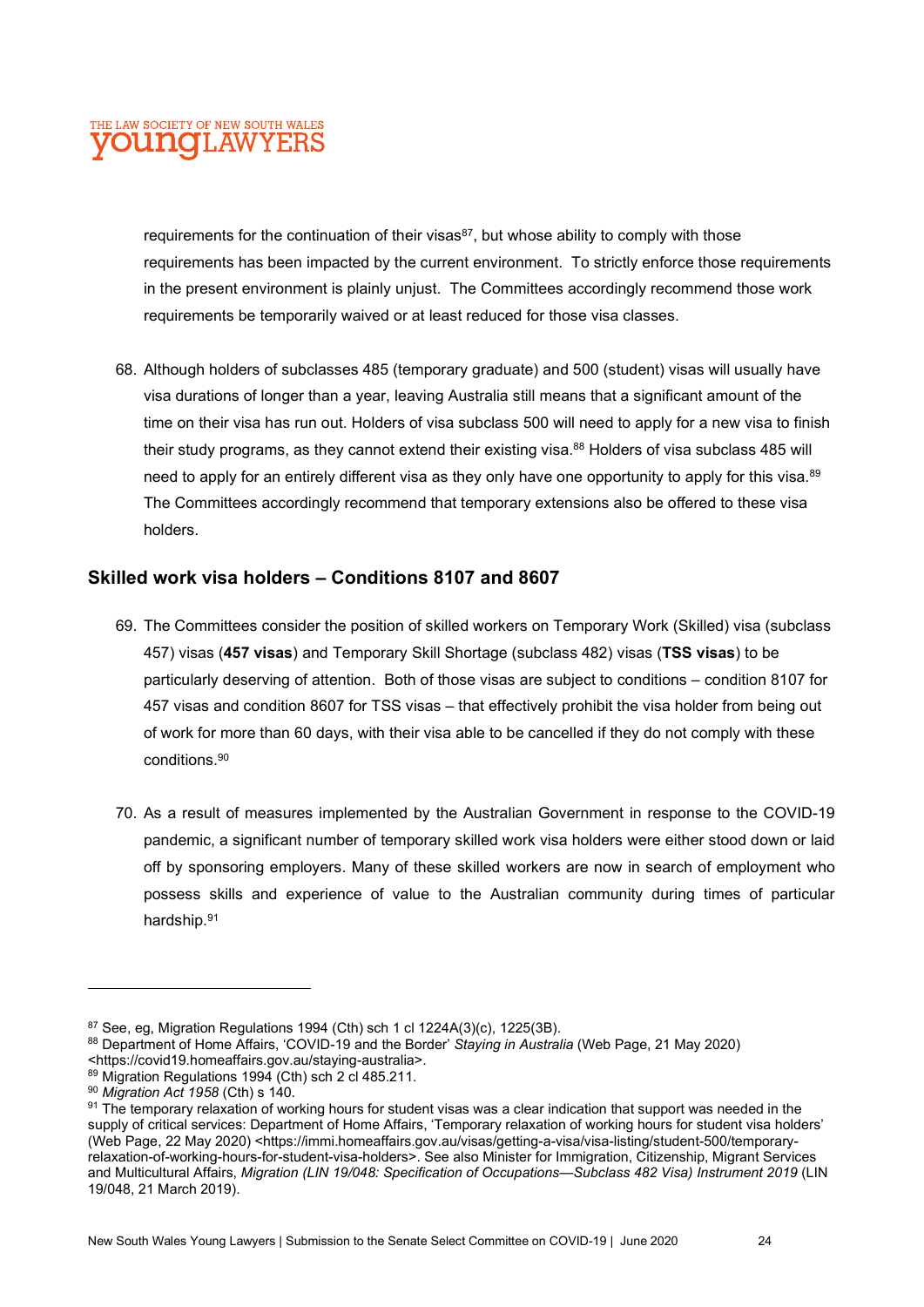- 71. In response to this situation, David Coleman, the Minister for Immigration, Citizenship, Migrant Services and Multicultural Affairs, stated that there are 'around 139,000 temporary skilled visa holders, on either a 2 year or 4 year visa [in Australia]… Those visa holders who have been laid off due to coronavirus should leave the country in line with existing visa conditions if they are unable to secure a new sponsor.'<sup>92</sup>
- 72. However, the majority of 457 and TSS visa lodgments since 2016 have been for positions such as Managers, Professionals, and Technicians and Trades Workers, befitting the skilled nature of the visas.<sup>93</sup> Those workers are likely to be required as the economy reopens.
- 73. Rather than lose these skilled professionals in needed occupations, who have already established themselves within Australia, the Committees recommend that conditions 8107 and 8607 be relaxed for existing visa holders for a period of 6-12 months, during which time visa holders that are stood down or laid off should be permitted to accept temporary work outside their ordinary occupation without being in breach of their visa (so that they may, for example, fill temporary shortages in other industries during the present situation).
- 74. Without these recommended measures, 457 and TSS visa holders who were stood down or laid off by their sponsoring employer are liable to be lost to Australia entirely. That is not in Australia's interest, nor the affected visa holders who may well (with their families) have established lives in Australia.

#### Wage and income support for temporary visa holders

- 75. The Committees are concerned that the Australian Government's COVID-19 response has been discriminatory and has left many temporary migrants in the community at risk of destitution, in breach of Australia's obligations under the International Covenant on Economic, Social and Cultural Rights (ICESCR), particularly with respect to the rights to non-discrimination, social security and an adequate standard of living.
- 76. The Committees further note that most migrant workers are excluded from the Australian Government's primary income support measures, JobSeeker (and supplements) and JobKeeper

93 Department of Home Affairs, Department of Jobs and Small Business, and Department of Education and Training, Submission No 40 to Senate Legal and Constitutional Affairs References Committee, Inquiry into the effectiveness of the current temporary skilled visa system in targeting genuine skills shortages (January 2019) 18.

<sup>92</sup> David Coleman, 'Coronavirus and Temporary Visa Holders' (Media Release, Minister for Immigration, Citizenship, Migrant Services and Multicultural Affairs, 4 April 2020)

<sup>&</sup>lt;https://minister.homeaffairs.gov.au/davidcoleman/Pages/Coronavirus-and-Temporary-Visa-holders.aspx>.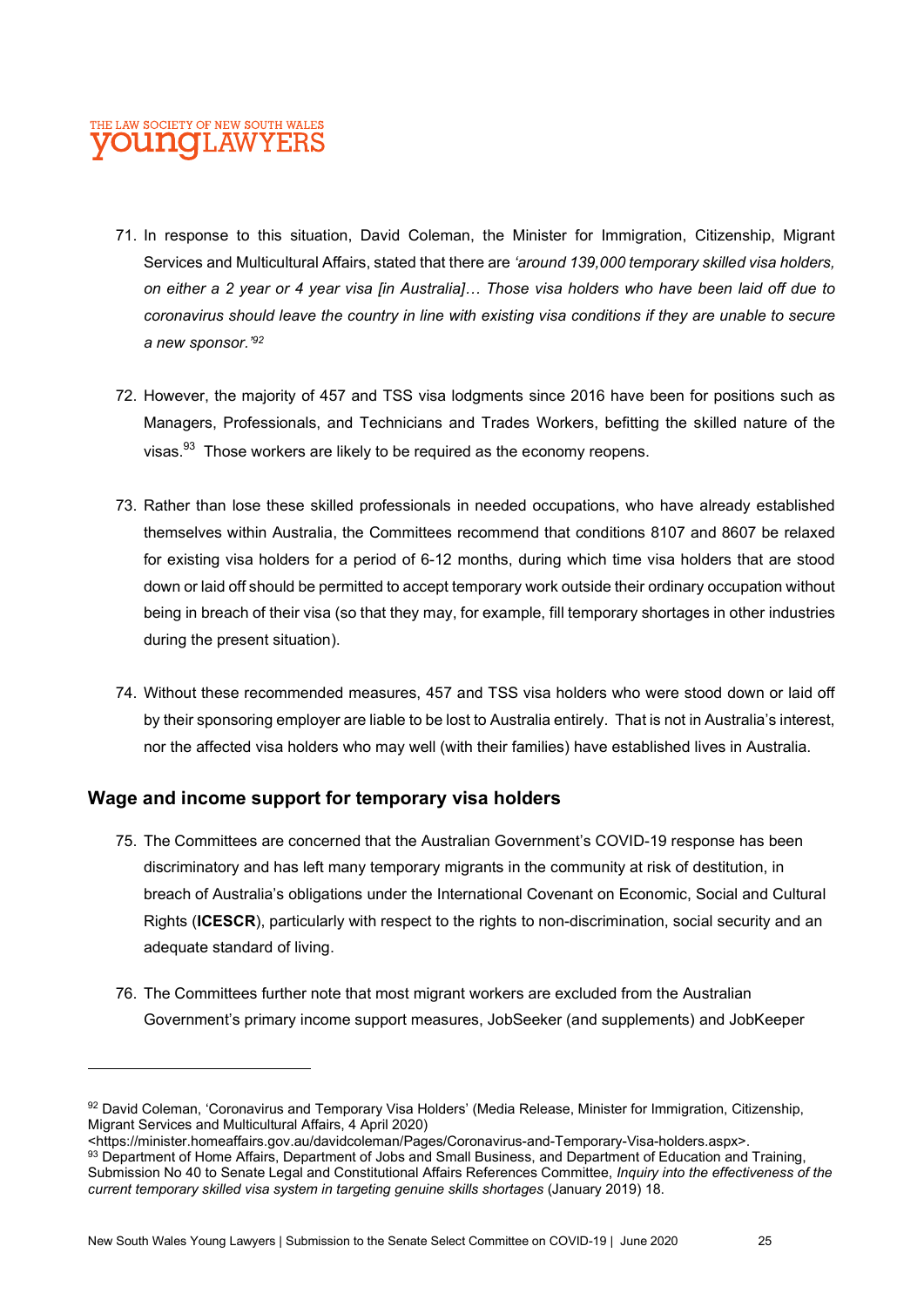(technically a wage subsidy), contrary to their rights to non-discrimination, social security and/or an adequate standard of living under the ICESCR. With respect to JobSeeker, most migrant workers are ineligible. With respect to JobKeeper, the only temporary migrants who are eligible are New Zealand citizens.

- 77. Although the Australian Government is assisting temporary visa holders to support themselves by relaxing restrictions on work rights, introducing a new COVID-19-related subclass 408 visa stream and including most migrant workers in early access to superannuation, these measures are insufficient, and early access to superannuation creates a risk of destitution later in life.
- 78. Although discrimination in the JobSeeker and JobKeeper programs based on immigration status may be pursuant to a legitimate aim it does not appear to be proportional. The Australian Government has devoted the majority of its income support measures and the considerable resources at its disposition to programs which benefit Australian citizens and permanent residents and New Zealand citizens, and unnecessarily exclude non-New Zealand citizen migrant workers. Prime Minister Scott Morrison has stated, '[O]ur focus and our priority is on supporting Australians and Australian residents with the economic supports that are available.<sup>'94</sup> In circumstances where migrant workers are contributing to Australia's tax base and wider society on an equal basis to citizens and residents, their exclusion from these support mechanisms is unjust.
- 79. Meanwhile, many temporary migrants in the community remain at risk of destitution, contrary to their right to an adequate standard of living. Many frontline asylum support services have seen requests for assistance triple since mid-March.<sup>95</sup> A recent Unions NSW survey of 3,700 migrant workers revealed that 50% had lost their jobs, 20% had had their hours reduced and 43% were skipping meals due to their economic situation.<sup>96</sup> Foodbank Australia has seen demand for emergency food increase by 50%, much of it from migrant workers. $97$

<sup>94</sup> Prime Minister of Australia, 'Transcript' (Press Conference, 3 April 2020) <https://www.pm.gov.au/media/pressconference-australian-parliament-house-act-030420>;

<sup>95 &#</sup>x27;Open letter to Prime Minister Scott Morrison – Nobody Left Behind', Refugee Council of Australia (Web Page, 7 May 2020) <https://www.refugeecouncil.org.au/open-letter-covid/3/>.

<sup>96</sup> Jarny Blakkarly, 'National campaign calls for financial support for people on temporary visas in Australia', SBS News (online at 7 April 2020) <https://www.sbs.com.au/news/national-campaign-calls-for-financial-support-for-people-ontemporary-visas-in-australia>.

<sup>97</sup> Ben Schneiders and Royce Millar, 'Starved out of Australia: The workers without money or food', The Sydney Morning Herald (online at 3 May 2020) <https://www.smh.com.au/national/starved-out-of-australia-the-workers-without-money-orfood-20200429-p54o8u.html>.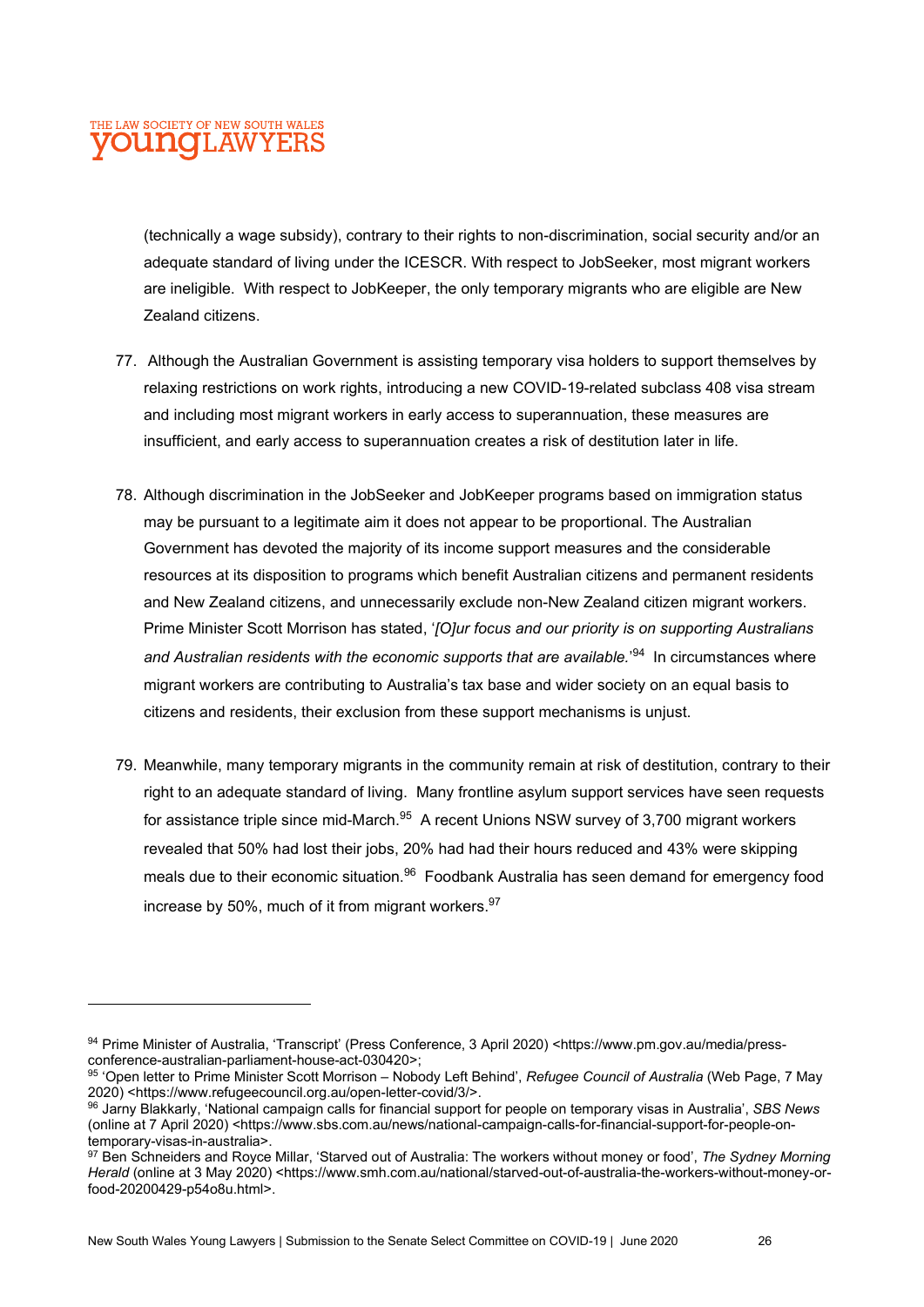80. The Committees submit, consistent with Australia's obligations under the ICESCR and the Refugee Convention (with respect to asylum seekers), the Department of Home Affairs should grant work rights and/or provide access to social security sufficient to support an adequate standard of living.

## Australian Government response to COVID-19 – Racism and social cohesion

- 81. The Committees are concerned that the spread of COVID-19 has been accompanied by the spread of COVID-19-related racism throughout Australia. Since February, one third of racial discrimination complaints to the Australian Human Rights Commission have been COVID-19-related.<sup>98</sup> The Asian Australian Alliance has received over 240 reports of abuse against Asian Australians, over 80% of which were COVID-19-related, and only an estimated 12% of which were reported to the police. $^{99}$ The Australian Hate Crime Network (AHCN) has observed that COVID-19-related abuse targets not only the Asian Australian community, but also other communities including Jewish and Muslim communities. However, it is difficult to determine whether abuse has been increasing 'due to the lack of comprehensive or consistent data collection systems in Australia.'<sup>100</sup>
- 82. The Committees note that Australia is a party to the CERD<sup>101</sup> and has partly implemented it through the Racial Discrimination Act 1975 (Cth), which prohibits racial discrimination (including in employment), prohibits offensive behaviour based on racial hatred, and establishes the office of the Race Discrimination Commissioner.<sup>102</sup> CERD recognises that nation-states may discriminate between citizens and non-citizens,<sup>103</sup> and the UN Committee on the Elimination of Racial Discrimination has clarified that differential treatment based on citizenship or immigration status will not be discriminatory if it is pursuant to a legitimate aim (e.g. economic recovery) and proportional.<sup>104</sup>

<sup>100</sup> 'COVID-19 and hate crime in Australia', The University of Sydney Law School (Web Page, 7 May 2020)

<sup>101</sup> Opened for signature 21 December 1965, 660 UNTS 195 (entered into force 4 January 1969).

<sup>98</sup> Chin Tan, 'COVID-19 has prompted a spike in racist attacks. We need to start tracking them better', ABC News (online at 9 May 2020) <https://www.abc.net.au/news/2020-05-09/coronavirus-covid-19-racist-attacks-data-collectionstrategy/12229162?nw=0>.

<sup>99 &#</sup>x27;I Am Not a Virus: Preliminary Findings of the COVID-19 Racism Survey', Diversity Arts Australia (Web Page, 24 April 2020) <http://diversityarts.org.au/not-virus-preliminary-findings-covid-19-racism-survey/>.

<sup>&</sup>lt;https://www.sydney.edu.au/law/news-and-events/news/2020/05/07/covid-19-and-hate-crime-in-australia.html>.

<sup>102</sup> Racial Discrimination Act 1975 (Cth) ss 9, 15, 18C, 19, 20.

<sup>103</sup> CERD art 1(2).

<sup>&</sup>lt;sup>104</sup> CERD General Recommendation XXX on Discrimination Against Non Citizens, 65<sup>th</sup> sess, UN Doc HRI/GEN/1/Rev.7/Add.1 (2004) para 4.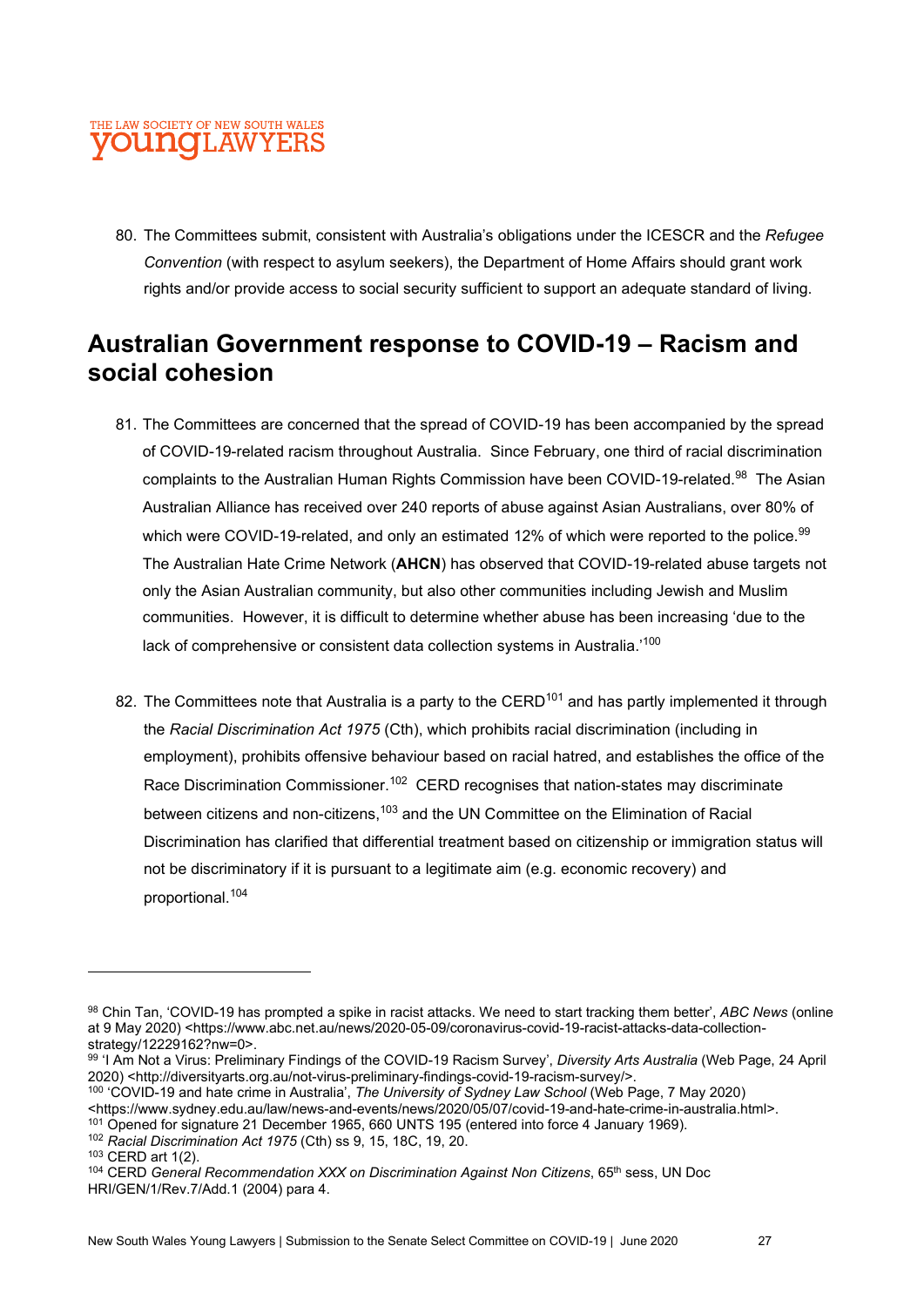- 83. We welcome government leaders speaking out against racism and supporting culturally and linguistically diverse ( $CALD$ ) communities.<sup>105</sup> However, we also encourage the Australian Government to do more to track incidences of racism and hate crimes,<sup>106</sup> so that it is able to identify policies that can respond appropriately to prevent racism. To that end, the Committees submit that the Australian Government should establish a national database for incidences of racism and hate crimes<sup>107</sup>
- 84. Further we submit that the Australian Government should develop a national anti-racism campaign, including condemning racism in mainstream media, supporting anti-racism training and culturally competent counselling for survivors of abuse and supporting participation of CALD communities in addressing racism on their own terms.
- 85. Finally, the Committees submit that Australian federal politicians across the should regularly speak out against racism, both officially and unofficially, and take great care with any comments in relation to migrants that may be perceived as endorsing racism.

<sup>105</sup> For example, Scott Morrison has told the community to "Stop it": Prime Minister of Australia, 'Transcript' (Press Conference, 21 April 2020) <https://www.pm.gov.au/media/press-conference-australian-parliament-house-act-16>. Alan Tudge has condemned racism as "completely unacceptable" and committed to condemning and providing guidance about reporting it in multicultural media: Alan Tudge, 'Transcript' (COVID19 multicultural media briefing, 29 April 2020) <https://minister.homeaffairs.gov.au/alantudge/Pages/covid19-multicultural-media-briefing.aspx>. <sup>106</sup> 'COVID-19 and hate crime in Australia', The University of Sydney Law School (Web Page, 7 May 2020) <https://www.sydney.edu.au/law/news-and-events/news/2020/05/07/covid-19-and-hate-crime-in-australia.html>. <sup>107</sup> 'COVID-19 and hate crime in Australia', The University of Sydney Law School (Web Page, 7 May 2020) <https://www.sydney.edu.au/law/news-and-events/news/2020/05/07/covid-19-and-hate-crime-in-australia.html>.